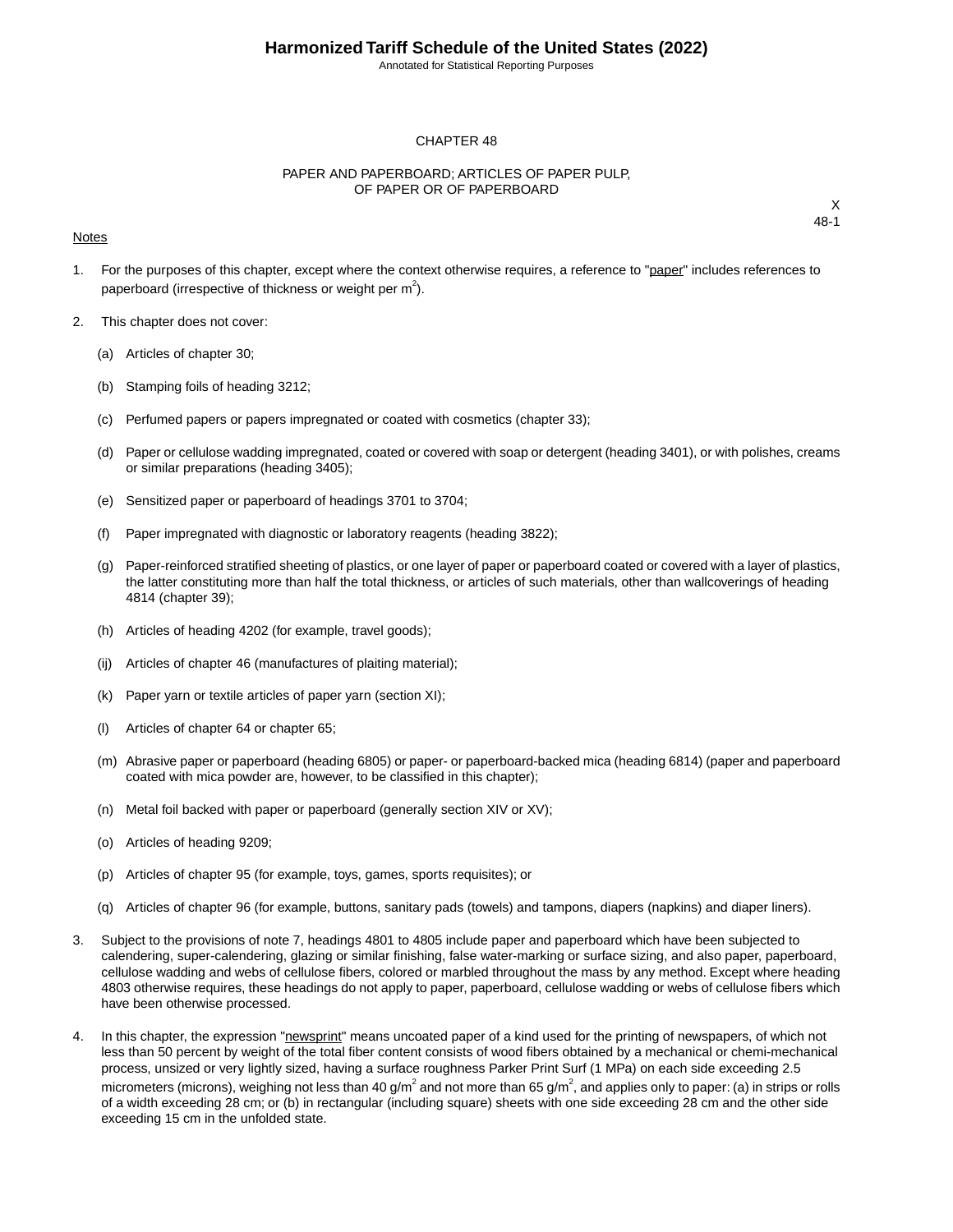Annotated for Statistical Reporting Purposes

Notes (con.) X 48-2

- 5. For the purposes of heading 4802, the expressions "paper and paperboard, of a kind used for writing, printing or other graphic purposes" and "nonperforated punch-cards and punch tape paper" mean paper and paperboard made mainly from bleached pulp or from pulp obtained by a mechanical or chemi-mechanical process and satisfying any of the following criteria:
	- (A) For paper or paperboard weighing not more than 150 g/m<sup>2</sup>:
		- (a) Containing 10% or more of fibers obtained by a mechanical or chemi-mechanical process, and
			- 1. weighing not more than 80 g/m<sup>2</sup>, or
			- 2. colored throughout the mass; or
		- (b) Containing more than 8 percent ash, and
			- 1. weighing not more than 80 g/m<sup>2</sup>, or
			- 2. colored throughout the mass; or
		- (c) Containing more than 3 percent ash and having a brightness of 60 percent or more; or
		- (d) Containing more than 3 percent but not more than 8 percent ash, having a brightness less than 60 percent and a burst index equal to or less than 2.5 kPa $\cdot$ m $^2$ /g; or
		- (e) Containing 3 percent ash or less, having a brightness of 60 percent or more and a burst index equal to or less than 2.5 kPa·m<sup>2</sup>/g.
	- (B) For paper or paperboard weighing more than 150 g/m<sup>2</sup>:
		- (a) Colored throughout the mass; or
		- (b) Having a brightness of 60 percent or more, and
			- 1. a caliper of 225 micrometers (microns) or less, or
			- 2. a caliper of more than 225 micrometers (microns) but not more than 508 micrometers (microns) and an ash content of more than 3 percent; or
		- (c) Having a brightness of less than 60 percent, a caliper of 254 micrometers (microns) or less and an ash content of more than 8 percent.

Heading 4802 does not, however, cover filter paper or paperboard (including teabag paper) or felt paper or paperboard.

- 6. In this chapter "kraft paper and paperboard" means paper and paperboard of which not less than 80 percent by weight of the total fiber content consists of fibers obtained by the chemical sulfate or soda processes.
- 7. Except where the terms of the headings otherwise require, paper, paperboard, cellulose wadding and webs of cellulose fibers answering to a description in two or more of the headings 4801 to 4811 are to be classified under that one of such headings which occurs last in numerical order in the tariff schedule.
- 8. Headings 4803 to 4809 apply only to paper, paperboard, cellulose wadding and webs of cellulose fibers:
	- (a) In strips or rolls of a width exceeding 36 cm; or
	- (b) In rectangular (including square) sheets with one side exceeding 36 cm and the other side exceeding 15 cm in the unfolded state.
- 9. For the purposes of heading 4814, the expression "wallpaper and similar wall coverings" applies only to:
	- (a) Paper in rolls, of a width of not less than 45 cm and not more than 160 cm, suitable for wall or ceiling decoration:
		- (i) Grained, embossed, surface-colored, design-printed or otherwise surface-decorated (for example, with textile flock), whether or not coated or covered with transparent protective plastics;
		- (ii) With an uneven surface resulting from the incorporation of particles of wood, straw, etc.;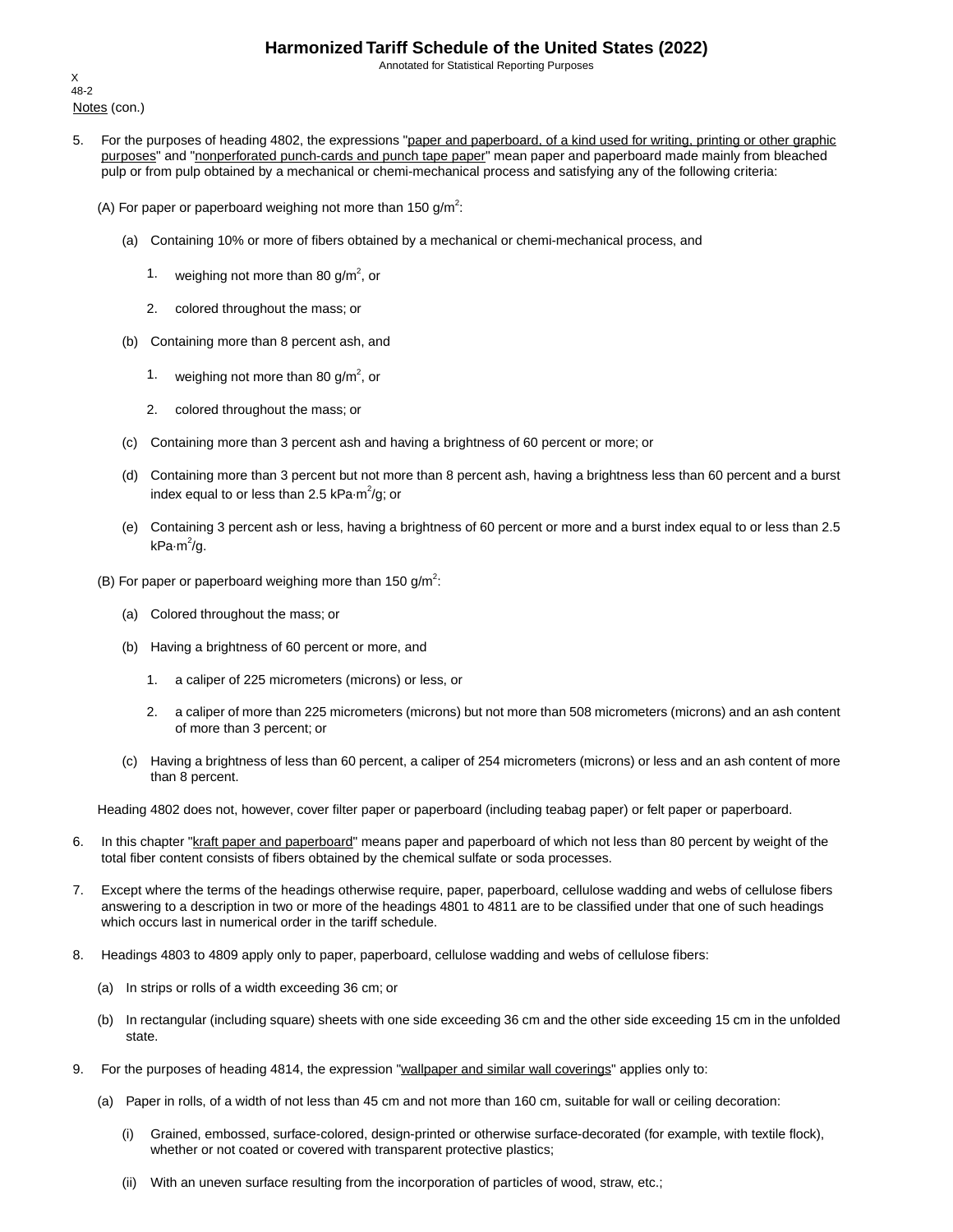Annotated for Statistical Reporting Purposes

Notes (con.)

- (iii) Coated or covered on the face side with plastics, the layer of plastics being grained, embossed, colored, design-printed or otherwise decorated; or
- (iv) Covered on the face side with plaiting material, whether or not bound together in parallel strands or woven;
- (b) Borders and friezes of paper, treated as above, whether or not in rolls, suitable for wall or ceiling decoration;
- (c) Wall coverings of paper made up of several panels, in rolls or sheets, printed so as to make up a scene, design or motif when applied to a wall.

Products on a base of paper or paperboard, suitable for use both as floor coverings and as wall coverings, are to be classified in heading 4823.

- 10. Heading 4820 does not cover loose sheets or cards, cut to size, whether or not printed, embossed or perforated.
- 11. Heading 4823 applies, inter alia, to perforated paper or paperboard cards for Jacquard or similar machines and paper lace.
- 12. Except for the articles of heading 4814 or 4821, paper, paperboard, cellulose wadding and articles thereof, printed with motifs, characters or pictorial representations, which are not merely subsidiary to the primary use of the goods, fall in chapter 49.

#### Subheading Notes

1. For the purposes of subheading 4804.11 and 4804.19, "kraftliner" means machine-finished or machine-glazed paper and paperboard, of which not less than 80 percent by weight of the total fiber content consists of wood fibers obtained by the chemical sulfate or soda processes, in rolls, weighing more than 115 g/m<sup>2</sup> and having a minimum Mullen bursting strength, as indicated in the following table, or the linearly interpolated or extrapolated equivalent for any other weight:

| Weight      | Minimum Mullen bursting strength |
|-------------|----------------------------------|
| $(g/m^{2})$ | (kPa)                            |
| 115         | 393                              |
| 125         | 417                              |
| 200         | 637                              |
| 300         | 824                              |
| 400         | 961                              |
|             |                                  |

- 2. For the purposes of subheadings 4804.21 and 4804.29, "sack kraft paper" means machine-finished paper, of which not less than 80 percent by weight of the total fiber content consists of fibers obtained by the chemical sulfate or soda processes, in rolls, weighing not less than 60 g/m<sup>2</sup> but not more than 115 g/m<sup>2</sup> and meeting one of the following sets of specifications:
	- (a) Having a Mullen burst index of not less than 3.7 kPa·m<sup>2</sup>/g and a stretch factor of more than 4.5 percent in the cross direction and of more than 2 percent in the machine direction.
	- (b) Having minima for tear and tensile as indicated in the following table, or the linearly interpolated equivalent for any other weight:

|                                    |                   | Minimum tear                              | Minimum tensile |                                           |  |
|------------------------------------|-------------------|-------------------------------------------|-----------------|-------------------------------------------|--|
| Weight                             | Machine direction | Machine direction plus<br>cross direction | Cross direction | Machine direction plus<br>cross direction |  |
| <u>(grams per square</u><br>meter) |                   | (millinewtons)                            |                 | (kilonewtons per meter)                   |  |
| 60                                 | 700               | 1,510                                     | 1.9             | 6                                         |  |
| 70                                 | 830               | 1,790                                     | 2.3             | 7.2                                       |  |
| 80                                 | 965               | 2,070                                     | 2.8             | 8.3                                       |  |
| 100                                | 1,230             | 2,635                                     | 3.7             | 10.6                                      |  |
| 115                                | 1,425             | 3,060                                     | 4.4             | 12.3                                      |  |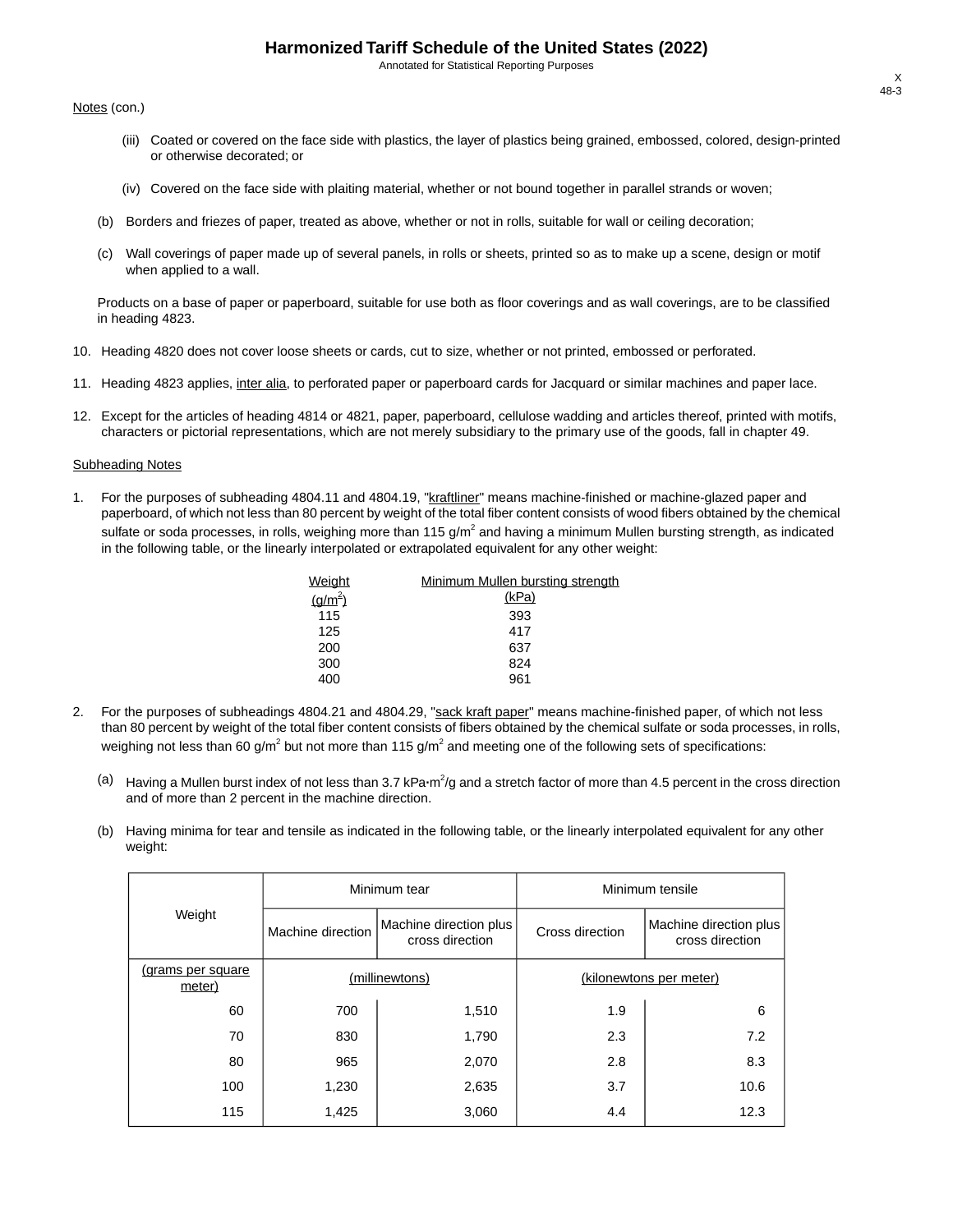Annotated for Statistical Reporting Purposes

Subheading Notes (con.) X 48-4

- 3. For the purposes of subheading 4805.11, "semichemical fluting paper" means paper, in rolls, of which not less than 65 percent by weight of the total fiber content consists of unbleached hardwood fibers obtained by a combination of mechanical and chemical pulping processes, and having a CMT 30 (Corrugated Medium Test with 30 minutes of conditioning) crush resistance exceeding 1.8 newtons/g/m<sup>2</sup> at 50 percent relative humidity, at 23 $^{\circ}$ C.
- 4. Subheading 4805.12 covers paper, in rolls, made mainly of straw pulp obtained by a combination of mechanical and chemical pulping processes, weighing 130 g/m<sup>2</sup> or more, and having a CMT 30 (Corrugated Medium Test with 30 minutes of conditioning) crush resistance exceeding 1.4 newtons/g/m<sup>2</sup> at 50 percent relative humidity, at 23°C.
- 5. Subheading 4805.24 and 4805.25 cover paper and paperboard made wholly or mainly of pulp recovered (waste and scrap) paper or paperboard. Testliner may also have a surface layer of dyed paper or of paper made of bleached or unbleached non-recovered pulp. These products have a Mullen burst index of not less than 2 kPa·m<sup>2</sup>/g.
- 6. For the purposes of subheading 4805.30, "sulfite wrapping paper" means machine-glazed paper, of which more than 40 percent by weight of the total fiber content consists of wood fibers obtained by the chemical sulfite process, having an ash content not exceeding 8 percent and having a Mullen burst index of not less than 1.47 kPa·m<sup>2</sup>/g.
- 7. For the purposes of subheading 4810.22, "light-weight coated paper" means paper, coated on both sides, of a total weight not exceeding 72 g/m<sup>2</sup>, with a coating weight not exceeding 15 g/m<sup>2</sup> per side, on a base of which not less than 50 percent by weight of the total fiber content consists of wood fibers obtained by a mechanical process.

#### Additional U.S. Notes

- 1. For the purposes of this chapter the provisions for cellulose wadding and webs of cellulose fibers cover only products obtained from the pulp of chapter 47.
- 2. Samples used in determining the weight of paper or paperboard classifiable in this chapter according to weight shall be conditioned in an atmosphere at 50 percent ( $\pm 2$  percent) relative humidity and at a temperature of 23°C( $\pm 2$ °C).

#### Statistical Notes

1. The term "standard newsprint paper" covers printing papers of heading 4801 which conform to the following specifications:

Weight: Not less than 46.3 g/m $^2$  nor more than 57 g/m $^2$ .

Size: Rolls not less than 33 cm wide and not less than 71 cm in diameter; sheets not less than 51 cm by 76 cm.

Thickness: Not more than 0.11 mm.

Sizing: Time of transudation of water shall be not more than 10 seconds by the ground glass method.

Ash Content: Not more than 6.5 percent.

Color and Finish: White; or tinted shades of pink, peach or green in rolls; not more than 50 percent gloss when tested with the Ingersoll glarimeter.

2. For the purposes of statistical reporting number 4823.90.8620, shoe coverings (booties) must be 50 percent or more by weight of cellulose/paper. This provision does not include disposable shoe coverings (booties) of non-woven textile fibers classified in heading 6307.

#### Compiler's Note

The provisions of subchapter II of chapter 99 (Miscellaneous Tariff Bills or MTBs), the provisions of the Generalized System of Preferences (GSP) found in General Note 4 and most product exclusions from the additional tariffs on products of China in subchapter III of chapter 99 expired on December 31, 2020. However, no endnotes or footnotes relating to these provisions have been deleted as of the issue date of this edition.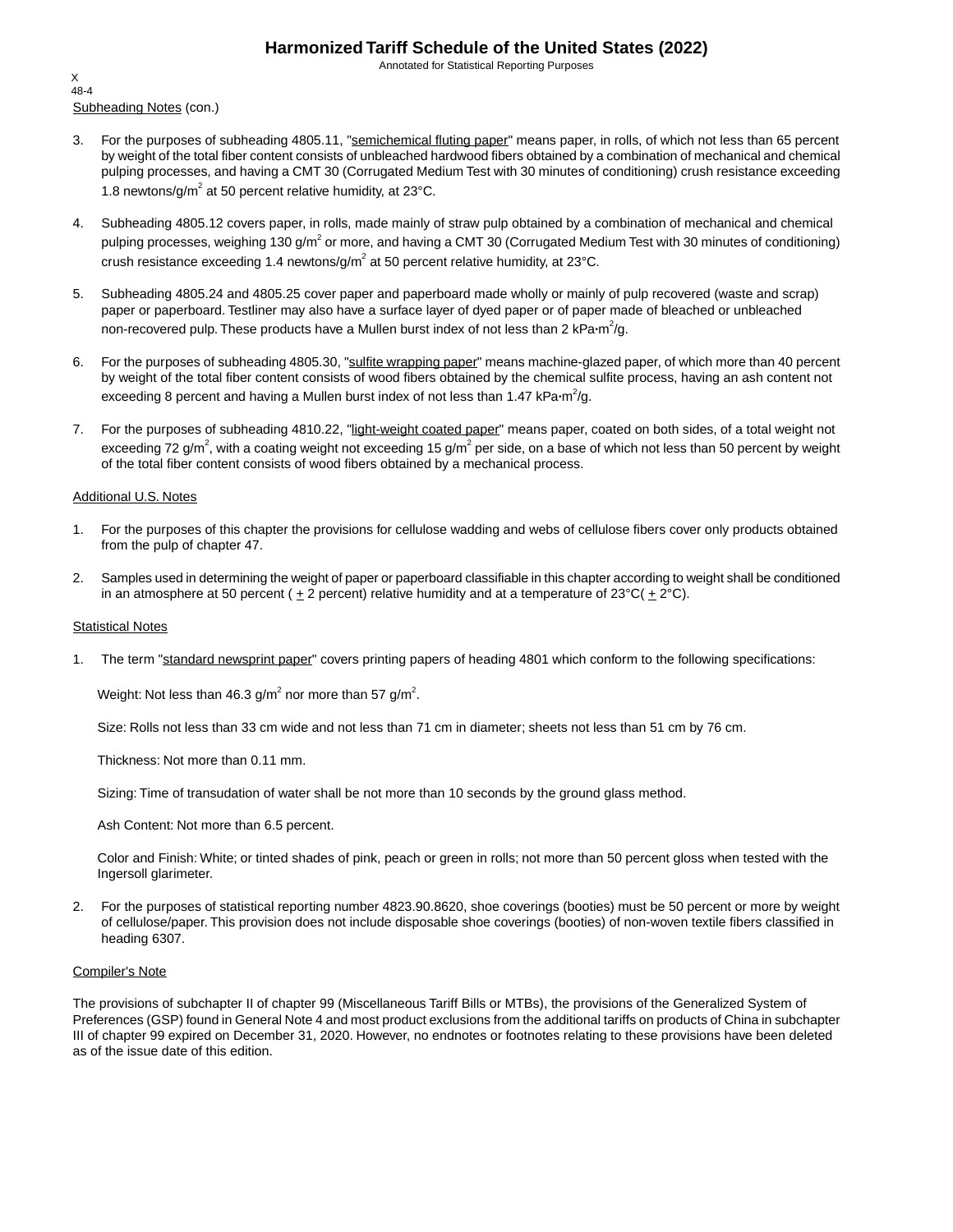Annotated for Statistical Reporting Purposes

| Heading/      | Stat.       |                                                                                                           | Unit                              |                    | Rates of Duty |                |
|---------------|-------------|-----------------------------------------------------------------------------------------------------------|-----------------------------------|--------------------|---------------|----------------|
| Subheading    | Suf-<br>fix | Article Description                                                                                       | of<br>Quantity                    | General            | Special       | $\overline{2}$ |
| 4801.00.01    |             |                                                                                                           |                                   | Free <sup>1/</sup> |               | Free           |
|               | 20          |                                                                                                           |                                   |                    |               |                |
|               | 40          |                                                                                                           |                                   |                    |               |                |
| 4802          |             | Uncoated paper and paperboard, of a kind used for writing,                                                |                                   |                    |               |                |
|               |             | printing or other graphic purposes, and non perforated                                                    |                                   |                    |               |                |
|               |             | punch-cards and punch tape paper, in rolls or rectangular                                                 |                                   |                    |               |                |
|               |             | (including square) sheets, of any size, other than paper of                                               |                                   |                    |               |                |
| 4802.10.00 00 |             | heading 4801 or 4803; hand-made paper and paperboard:                                                     |                                   |                    |               | 17.5%          |
| 4802.20       |             | Paper and paperboard of a kind used as a base for                                                         |                                   |                    |               |                |
|               |             | photo-sensitive, heat-sensitive or electro-sensitive paper                                                |                                   |                    |               |                |
|               |             | or paperboard:                                                                                            |                                   |                    |               |                |
| 4802.20.10    | 00          | In strips or rolls of a width exceeding 15 cm or in                                                       |                                   |                    |               |                |
|               |             | rectangular (including square) sheets with one side<br>exceeding 36 cm and the other side exceeding 15 cm |                                   |                    |               |                |
|               |             |                                                                                                           | m <sup>2</sup> Free <sup>1/</sup> |                    |               | 20%            |
|               |             | Other:                                                                                                    |                                   |                    |               |                |
| 4802.20.20    | 00          | Basic paper to be sensitized for use in                                                                   |                                   |                    |               |                |
|               |             |                                                                                                           |                                   |                    |               | 5%             |
|               |             |                                                                                                           | $m^2$                             |                    |               |                |
| 4802.20.40    |             |                                                                                                           |                                   |                    |               | 30%            |
|               | 20          | Containing by weight 25 percent or more                                                                   |                                   |                    |               |                |
|               | 40          |                                                                                                           |                                   |                    |               |                |
| 4802.40.00    | 00          |                                                                                                           |                                   |                    |               | 10%            |
|               |             | Other paper and paperboard, not containing fibers obtained                                                |                                   |                    |               |                |
|               |             | by a mechanical or chemi-mechanical process or of which                                                   |                                   |                    |               |                |
|               |             | not more than 10 percent by weight of the total fiber content                                             |                                   |                    |               |                |
| 4802.54       |             | consists of such fibers:                                                                                  |                                   |                    |               |                |
|               |             | Weighing less than 40 g/m <sup>2</sup> :<br>In strips or rolls of a width exceeding 15 cm or in           |                                   |                    |               |                |
|               |             | rectangular (including square) sheets with one side                                                       |                                   |                    |               |                |
|               |             | exceeding 36 cm and the other side exceeding                                                              |                                   |                    |               |                |
| 4802.54.10    | 00          | 15 cm in the unfolded state:                                                                              |                                   |                    |               | 28%            |
| 4802.54.20 00 |             |                                                                                                           |                                   |                    |               | 18%            |
|               |             |                                                                                                           |                                   |                    |               |                |
| 4802.54.31 00 |             |                                                                                                           | . kg Free <sup>1/</sup>           |                    |               | 11.5%          |
| 4802.54.50 00 |             | Other:<br>Basic paper to be sensitized for use in                                                         |                                   |                    |               |                |
|               |             |                                                                                                           |                                   |                    |               | 5%             |
|               |             |                                                                                                           | m <sup>2</sup>                    |                    |               |                |
| 4802.54.61    | 00          |                                                                                                           |                                   |                    |               | 30%            |
|               |             |                                                                                                           |                                   |                    |               |                |
|               |             |                                                                                                           |                                   |                    |               |                |
|               |             |                                                                                                           |                                   |                    |               |                |
|               |             |                                                                                                           |                                   |                    |               |                |
|               |             |                                                                                                           |                                   |                    |               |                |
|               |             |                                                                                                           |                                   |                    |               |                |
|               |             |                                                                                                           |                                   |                    |               |                |
|               |             |                                                                                                           |                                   |                    |               |                |
|               |             |                                                                                                           |                                   |                    |               |                |
|               |             |                                                                                                           |                                   |                    |               |                |
|               |             |                                                                                                           |                                   |                    |               |                |
|               |             |                                                                                                           |                                   |                    |               |                |
|               |             |                                                                                                           |                                   |                    |               |                |
|               |             |                                                                                                           |                                   |                    |               |                |
|               |             |                                                                                                           |                                   |                    |               |                |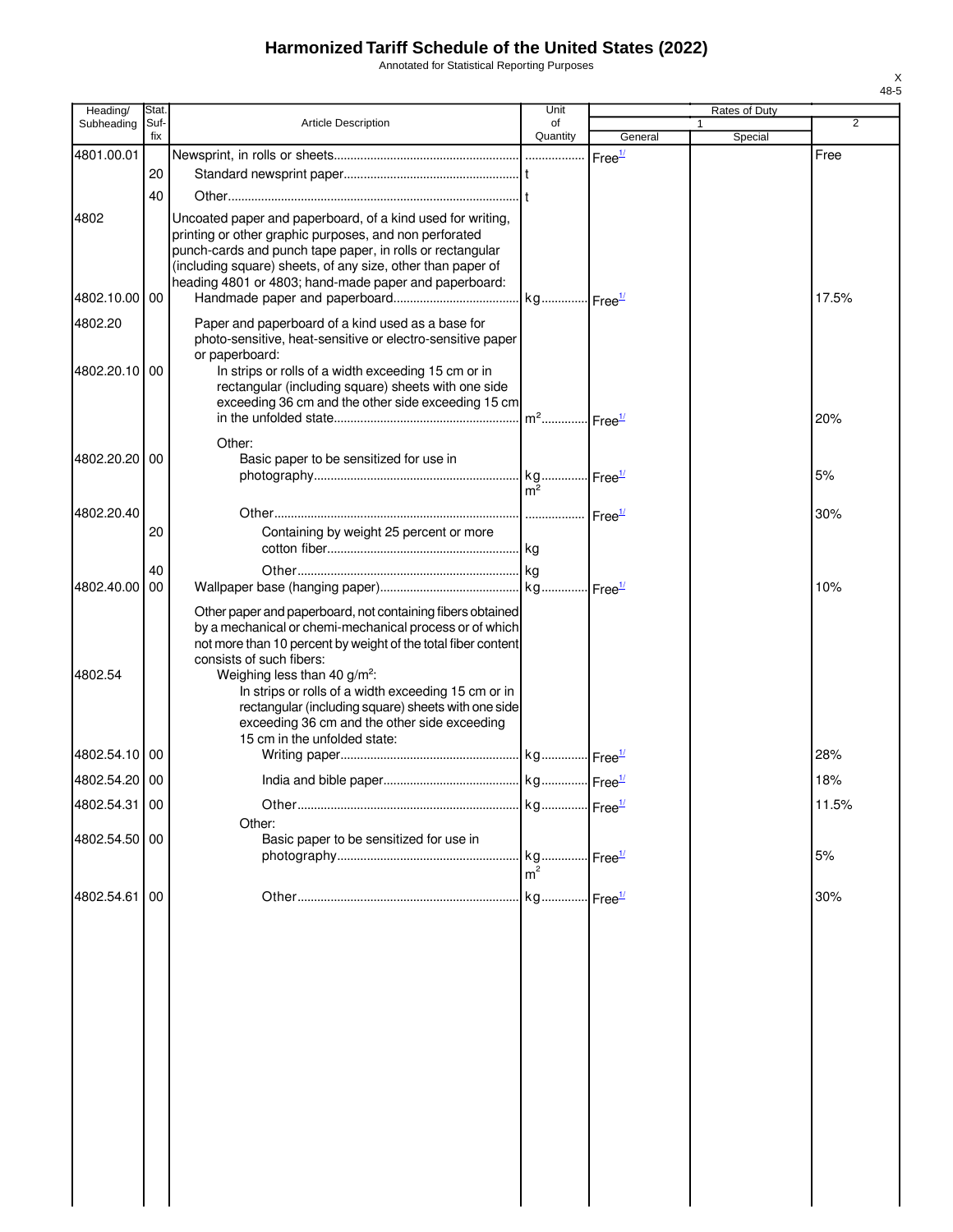Annotated for Statistical Reporting Purposes

| Heading/      | Stat.       |                                                                                                                                                                                                                                                                                                                                                                                                                                                                                                               | Unit           |         | Rates of Duty           |                |
|---------------|-------------|---------------------------------------------------------------------------------------------------------------------------------------------------------------------------------------------------------------------------------------------------------------------------------------------------------------------------------------------------------------------------------------------------------------------------------------------------------------------------------------------------------------|----------------|---------|-------------------------|----------------|
| Subheading    | Suf-<br>fix | <b>Article Description</b>                                                                                                                                                                                                                                                                                                                                                                                                                                                                                    | of<br>Quantity | General | $\mathbf{1}$<br>Special | $\overline{2}$ |
| 4802 (con.)   |             | Uncoated paper and paperboard, of a kind used for writing,<br>printing or other graphic purposes, and non perforated<br>punch-cards and punch tape paper, in rolls or rectangular<br>(including square) sheets, of any size, other than paper of<br>heading 4801 or 4803; hand-made paper and paperboard:<br>(con.)<br>Other paper and paperboard, not containing fibers obtained<br>by a mechanical or chemi-mechanical process or of which<br>not more than 10 percent by weight of the total fiber content |                |         |                         |                |
| 4802.55       |             | consists of such fibers: (con.)<br>Weighing 40 g/m <sup>2</sup> or more but not more than 150 g/m <sup>2</sup> ,<br>in rolls:                                                                                                                                                                                                                                                                                                                                                                                 |                |         |                         |                |
| 4802.55.10 00 |             | Of a width exceeding 15 cm:                                                                                                                                                                                                                                                                                                                                                                                                                                                                                   |                |         |                         | 28%            |
| 4802.55.20 00 |             |                                                                                                                                                                                                                                                                                                                                                                                                                                                                                                               |                |         |                         | 15.5%          |
| 4802.55.30 00 |             |                                                                                                                                                                                                                                                                                                                                                                                                                                                                                                               |                |         |                         | 18%            |
| 4802.55.40 00 |             |                                                                                                                                                                                                                                                                                                                                                                                                                                                                                                               |                |         |                         | 11.5%          |
| 4802.55.60 00 |             | Other:<br>Basic paper to be sensitized for use in                                                                                                                                                                                                                                                                                                                                                                                                                                                             |                |         |                         | 5%             |
| 4802.55.70    | 20          | Containing by weight 25 percent or more                                                                                                                                                                                                                                                                                                                                                                                                                                                                       | m <sup>2</sup> |         |                         | 30%            |
| 4802.56       | 40          | Weighing 40 g/m <sup>2</sup> or more but not more than 150 g/m <sup>2</sup> ,<br>in sheets with one side not exceeding 435 mm and the<br>other side not exceeding 297 mm in the unfolded state:<br>With one side exceeding 360 mm and the other                                                                                                                                                                                                                                                               |                |         |                         |                |
| 4802.56.10 00 |             | side exceeding 150 mm in the unfolded state:                                                                                                                                                                                                                                                                                                                                                                                                                                                                  |                |         |                         | 28%            |
| 4802.56.20 00 |             |                                                                                                                                                                                                                                                                                                                                                                                                                                                                                                               |                |         |                         | 15.5%          |
| 4802.56.30 00 |             |                                                                                                                                                                                                                                                                                                                                                                                                                                                                                                               |                |         |                         | 18%            |
| 4802.56.40 00 |             |                                                                                                                                                                                                                                                                                                                                                                                                                                                                                                               |                |         |                         | 11.5%          |
| 4802.56.60 00 |             | Other:<br>Basic paper to be sensitized for use in                                                                                                                                                                                                                                                                                                                                                                                                                                                             |                |         |                         | 5%             |
| 4802.56.70    | 20          | Containing by weight 25 percent or more                                                                                                                                                                                                                                                                                                                                                                                                                                                                       | m <sup>2</sup> |         |                         | 30%            |
|               | 50          | Other:                                                                                                                                                                                                                                                                                                                                                                                                                                                                                                        |                |         |                         |                |
|               | 90          |                                                                                                                                                                                                                                                                                                                                                                                                                                                                                                               |                |         |                         |                |
|               |             |                                                                                                                                                                                                                                                                                                                                                                                                                                                                                                               |                |         |                         |                |
|               |             |                                                                                                                                                                                                                                                                                                                                                                                                                                                                                                               |                |         |                         |                |
|               |             |                                                                                                                                                                                                                                                                                                                                                                                                                                                                                                               |                |         |                         |                |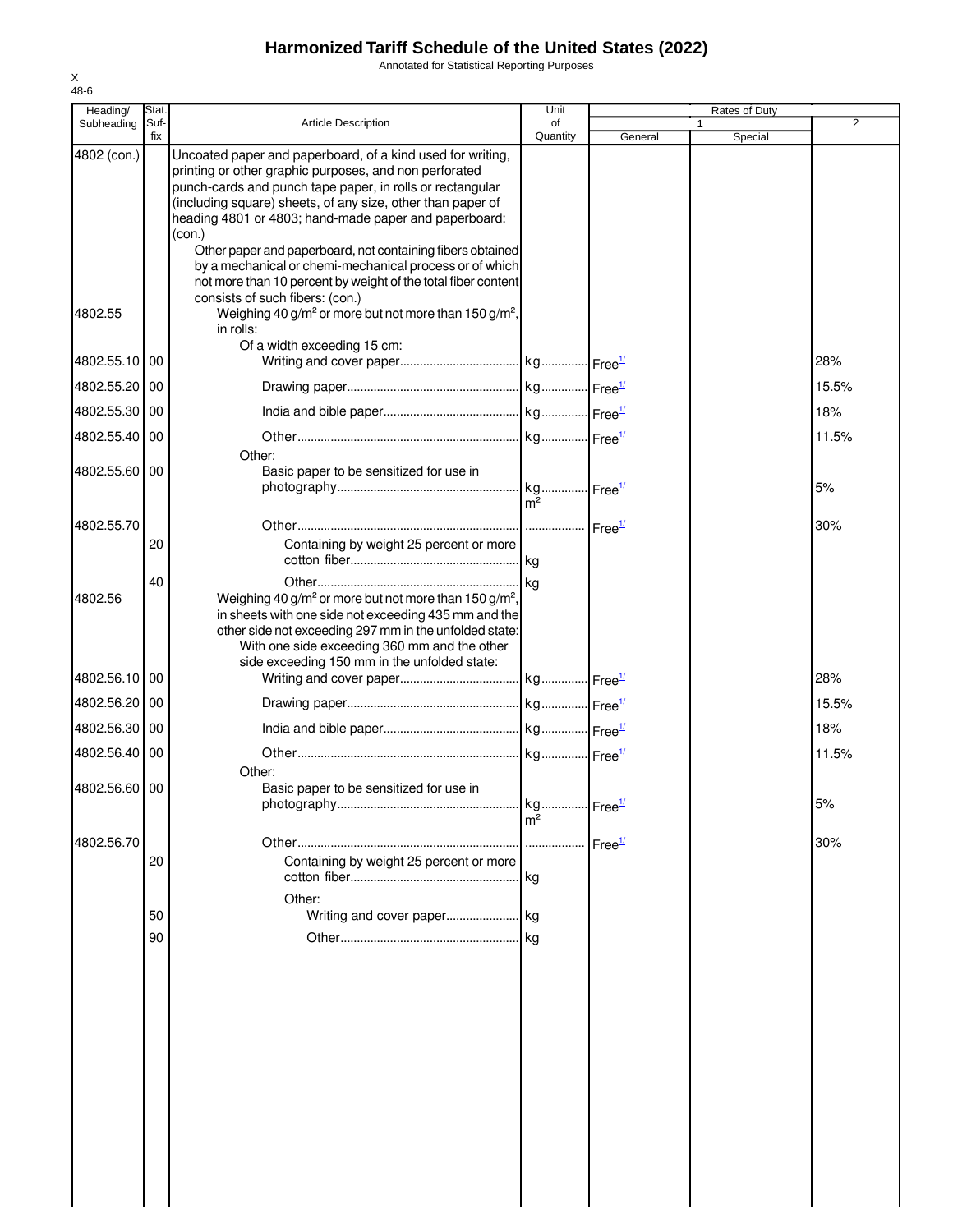Annotated for Statistical Reporting Purposes

| Heading/      | Stat        |                                                                                                                                                                                                                                                                                                                     | Unit           |                            | Rates of Duty |                |
|---------------|-------------|---------------------------------------------------------------------------------------------------------------------------------------------------------------------------------------------------------------------------------------------------------------------------------------------------------------------|----------------|----------------------------|---------------|----------------|
| Subheading    | Suf-<br>fix | <b>Article Description</b>                                                                                                                                                                                                                                                                                          | of<br>Quantity | General                    | 1<br>Special  | $\overline{2}$ |
| 4802 (con.)   |             | Uncoated paper and paperboard, of a kind used for writing,<br>printing or other graphic purposes, and non perforated<br>punch-cards and punch tape paper, in rolls or rectangular<br>(including square) sheets, of any size, other than paper of<br>heading 4801 or 4803; hand-made paper and paperboard:<br>(con.) |                |                            |               |                |
| 4802.57       |             | Other paper and paperboard, not containing fibers obtained<br>by a mechanical or chemi-mechanical process or of which<br>not more than 10 percent by weight of the total fiber content<br>consists of such fibers: (con.)<br>Other, weighing 40 g/m <sup>2</sup> or more but not more than                          |                |                            |               |                |
| 4802.57.10    |             | 150 g/m <sup>2</sup> :                                                                                                                                                                                                                                                                                              |                |                            |               | 28%            |
|               | 20          | With one side equal to 559 mm and the other<br>side equal to 280 mm in the unfolded state kg                                                                                                                                                                                                                        |                |                            |               |                |
|               | 40          | With one side equal to 965 mm and the other<br>side equal to 635 mm in the unfolded state kg                                                                                                                                                                                                                        |                |                            |               |                |
| 4802.57.20    | 90<br>00    |                                                                                                                                                                                                                                                                                                                     |                |                            |               | 15.5%          |
| 4802.57.30 00 |             |                                                                                                                                                                                                                                                                                                                     |                |                            |               | 18%            |
| 4802.57.40    |             |                                                                                                                                                                                                                                                                                                                     |                |                            |               | 11.5%          |
|               | 20          | With one side equal to 559 mm and the other<br>side equal to 280 mm in the unfolded state kg                                                                                                                                                                                                                        |                |                            |               |                |
|               | 40<br>90    | With one side equal to 965 mm and the other<br>side equal to 635 mm in the unfolded state kg                                                                                                                                                                                                                        |                |                            |               |                |
| 4802.58       |             | Weighing more than 150 g/m <sup>2</sup> :<br>In strips or rolls of a width exceeding 15 cm or in<br>rectangular (including square) sheets with one side<br>exceeding 36 cm and the other side exceeding<br>15 cm in the unfolded state:                                                                             |                |                            |               |                |
| 4802.58.10    | 00          |                                                                                                                                                                                                                                                                                                                     |                |                            |               | 30%            |
| 4802.58.20    |             |                                                                                                                                                                                                                                                                                                                     |                |                            |               | 24.5%          |
|               | 20          |                                                                                                                                                                                                                                                                                                                     |                |                            |               |                |
|               | 40<br>80    |                                                                                                                                                                                                                                                                                                                     |                |                            |               |                |
| 4802.58.50 00 |             | Other:<br>Basic paper to be sensitized for use in                                                                                                                                                                                                                                                                   |                |                            |               |                |
|               |             |                                                                                                                                                                                                                                                                                                                     | m <sup>2</sup> | $\cdot$ Free $\frac{1}{2}$ |               | 5%             |
| 4802.58.60    |             |                                                                                                                                                                                                                                                                                                                     |                | Free <sup>1/</sup>         |               | 30%            |
|               | 20          | Containing by weight 25 percent or more                                                                                                                                                                                                                                                                             | kg             |                            |               |                |
|               | 40          |                                                                                                                                                                                                                                                                                                                     |                |                            |               |                |
|               |             |                                                                                                                                                                                                                                                                                                                     |                |                            |               |                |
|               |             |                                                                                                                                                                                                                                                                                                                     |                |                            |               |                |
|               |             |                                                                                                                                                                                                                                                                                                                     |                |                            |               |                |
|               |             |                                                                                                                                                                                                                                                                                                                     |                |                            |               |                |
|               |             |                                                                                                                                                                                                                                                                                                                     |                |                            |               |                |
|               |             |                                                                                                                                                                                                                                                                                                                     |                |                            |               |                |
|               |             |                                                                                                                                                                                                                                                                                                                     |                |                            |               |                |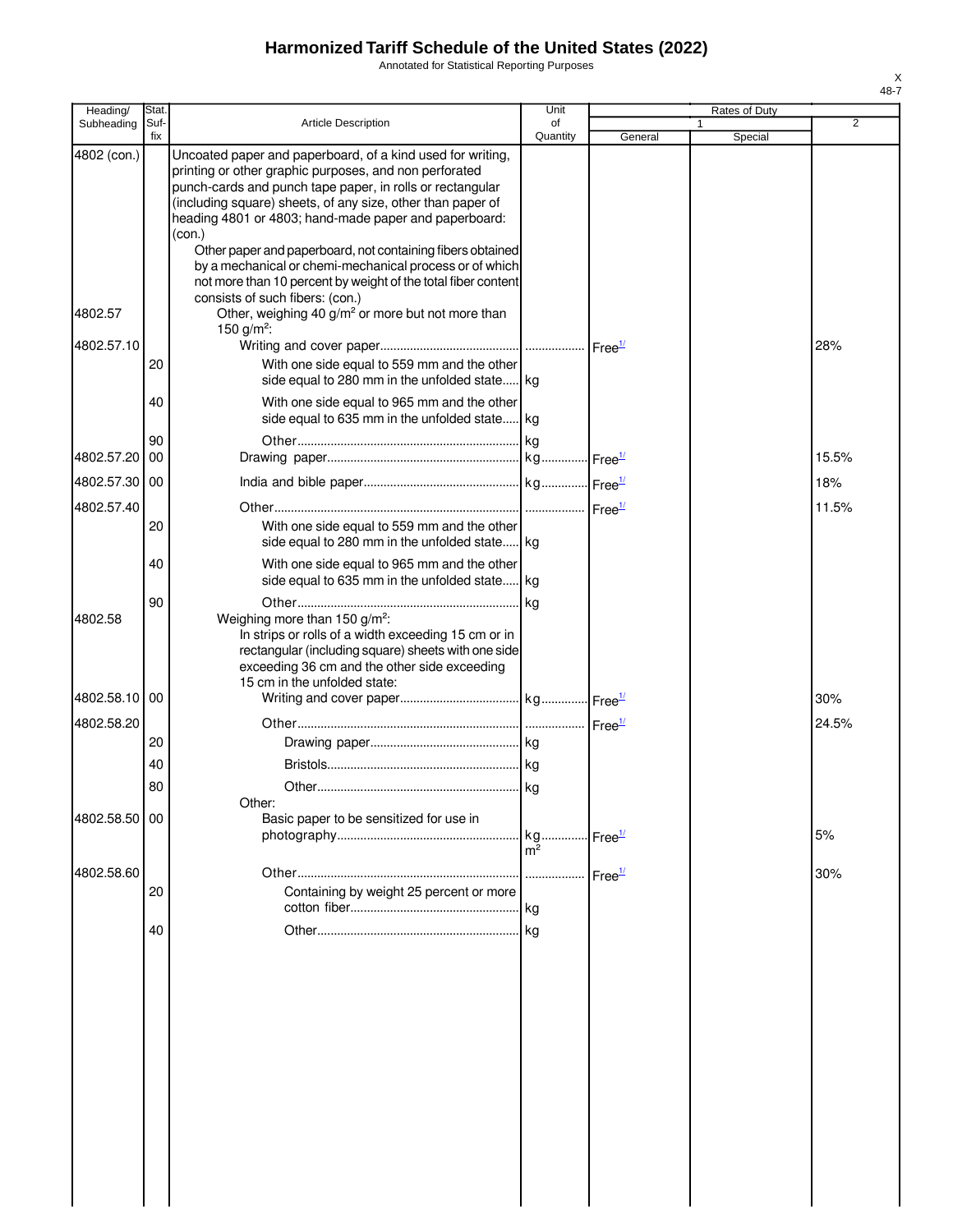Annotated for Statistical Reporting Purposes

| Heading/                 | <b>Stat</b> |                                                                                                                                                                                                                | Unit           |         | Rates of Duty |       |
|--------------------------|-------------|----------------------------------------------------------------------------------------------------------------------------------------------------------------------------------------------------------------|----------------|---------|---------------|-------|
| Subheading               | Suf-<br>fix | <b>Article Description</b>                                                                                                                                                                                     | of<br>Quantity | General | Special       | 2     |
| 4802 (con.)              |             | Uncoated paper and paperboard, of a kind used for writing,<br>printing or other graphic purposes, and non perforated<br>punch-cards and punch tape paper, in rolls or rectangular                              |                |         |               |       |
|                          |             | (including square) sheets, of any size, other than paper of<br>heading 4801 or 4803; hand-made paper and paperboard:<br>(con.)                                                                                 |                |         |               |       |
|                          |             | Other paper and paperboard, of which more than<br>10 percent by weight of the total fiber content consists of<br>fibers obtained by a mechanical or chemi-mechanical<br>process:                               |                |         |               |       |
| 4802.61                  |             | In rolls:<br>Of a width exceeding 15 cm:                                                                                                                                                                       |                |         |               |       |
| 4802.61.10               | 00          |                                                                                                                                                                                                                |                |         |               | 28%   |
| 4802.61.20 00            |             |                                                                                                                                                                                                                |                |         |               | 15.5% |
| 4802.61.31               |             |                                                                                                                                                                                                                |                |         |               | 11.5% |
|                          | 10          | Other:                                                                                                                                                                                                         |                |         |               |       |
|                          | 35          |                                                                                                                                                                                                                |                |         |               |       |
|                          | 91          |                                                                                                                                                                                                                |                |         |               |       |
| 4802.61.50               | 00          | Other:<br>Basic paper to be sensitized for use in                                                                                                                                                              |                |         |               |       |
|                          |             |                                                                                                                                                                                                                | m <sup>2</sup> |         |               | 5%    |
| 4802.61.60               |             |                                                                                                                                                                                                                |                |         |               | 30%   |
|                          | 20          | Containing by weight 25 percent or more                                                                                                                                                                        |                |         |               |       |
|                          | 40          |                                                                                                                                                                                                                |                |         |               |       |
| 4802.62                  |             | In sheets with one side not exceeding 435 mm and the<br>other side not exceeding 297 mm in the unfolded state:<br>With one side exceeding 360 mm and the other<br>side exceeding 150 mm in the unfolded state: |                |         |               |       |
| 4802.62.10               | 00          |                                                                                                                                                                                                                |                |         |               | 28%   |
| 4802.62.20 00            |             |                                                                                                                                                                                                                |                |         |               | 15.5% |
| 4802.62.30 00            |             |                                                                                                                                                                                                                |                |         |               | 11.5% |
| 4802.62.50 00            |             | Other:<br>Basic paper to be sensitized for use in                                                                                                                                                              |                |         |               | 5%    |
|                          |             |                                                                                                                                                                                                                | m <sup>2</sup> |         |               |       |
| 4802.62.61               | 20          | Containing by weight 25 percent or more                                                                                                                                                                        |                |         |               | 30%   |
|                          | 40          |                                                                                                                                                                                                                |                |         |               |       |
| 4802.69<br>4802.69.10 00 |             | Other:                                                                                                                                                                                                         |                |         |               | 28%   |
| 4802.69.20 00            |             |                                                                                                                                                                                                                |                |         |               | 15.5% |
| 4802.69.30 00            |             |                                                                                                                                                                                                                |                |         |               | 11.5% |
|                          |             |                                                                                                                                                                                                                |                |         |               |       |
|                          |             |                                                                                                                                                                                                                |                |         |               |       |
|                          |             |                                                                                                                                                                                                                |                |         |               |       |
|                          |             |                                                                                                                                                                                                                |                |         |               |       |
|                          |             |                                                                                                                                                                                                                |                |         |               |       |
|                          |             |                                                                                                                                                                                                                |                |         |               |       |
|                          |             |                                                                                                                                                                                                                |                |         |               |       |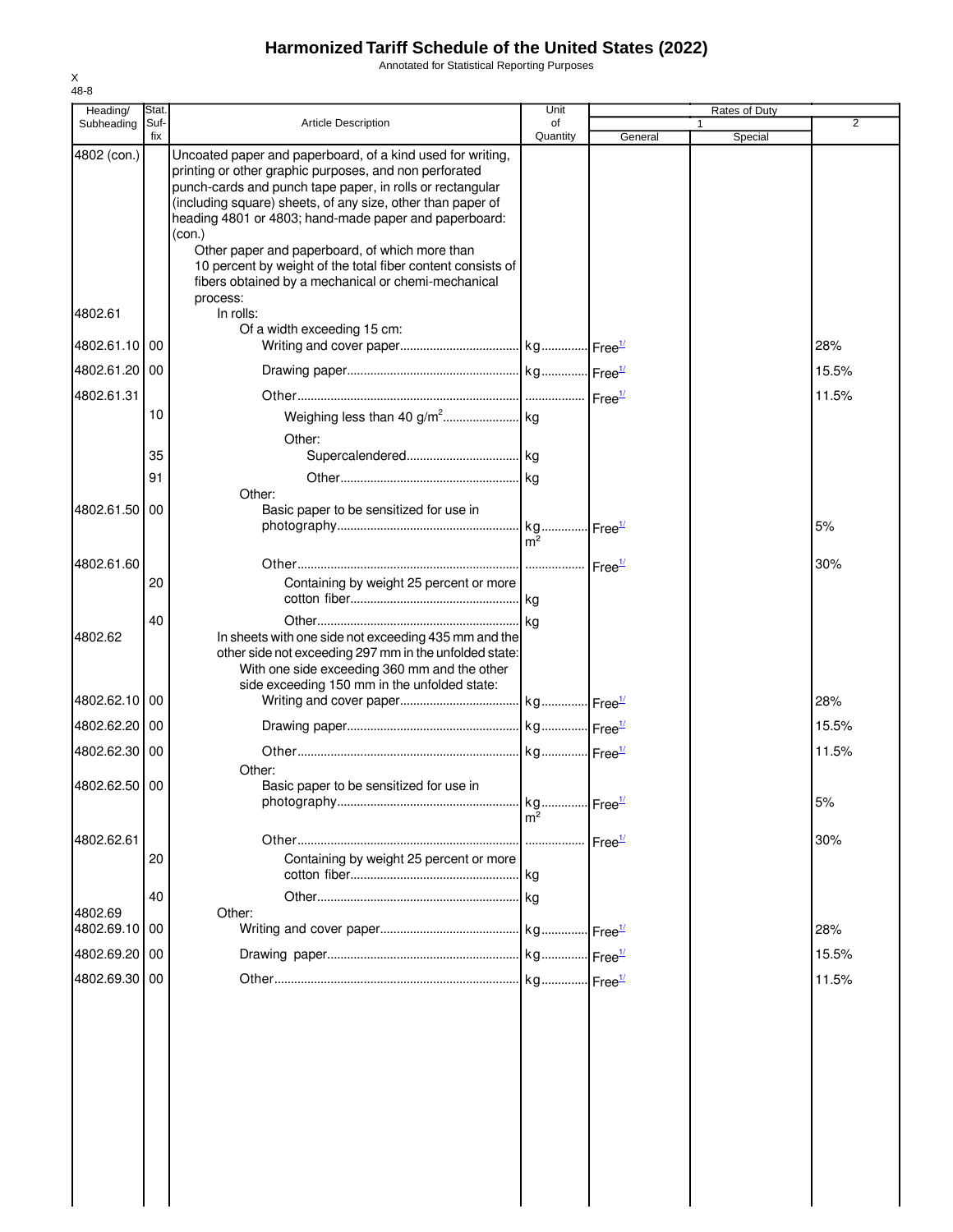Annotated for Statistical Reporting Purposes

| Heading/              | Stat        |                                                                                                                                                                                                                                                                                                                 | Unit           |         | Rates of Duty |       |
|-----------------------|-------------|-----------------------------------------------------------------------------------------------------------------------------------------------------------------------------------------------------------------------------------------------------------------------------------------------------------------|----------------|---------|---------------|-------|
| Subheading            | Suf-<br>fix | <b>Article Description</b>                                                                                                                                                                                                                                                                                      | of<br>Quantity | General | Special       | 2     |
| 4803.00               |             | Toilet or facial tissue stock, towel or napkin stock and similar<br>paper of a kind used for household or sanitary purposes,<br>cellulose wadding and webs of cellulose fibers, whether or not<br>creped, crinkled, embossed, perforated, surface-colored,<br>surface decorated or printed, in rolls or sheets: |                |         |               |       |
| 4803.00.20            | 00          |                                                                                                                                                                                                                                                                                                                 |                |         |               | 24%   |
| 4803.00.40 00         |             |                                                                                                                                                                                                                                                                                                                 |                |         |               | 36%   |
| 4804                  |             | Uncoated kraft paper and paperboard, in rolls or sheets, other<br>than that of heading 4802 or 4803:<br>Kraftliner:                                                                                                                                                                                             |                |         |               |       |
| 4804.11.00 00         |             |                                                                                                                                                                                                                                                                                                                 |                |         |               | 20%   |
| 4804.19.00            | -00         |                                                                                                                                                                                                                                                                                                                 |                |         |               | 20%   |
|                       |             | Sack kraft paper:                                                                                                                                                                                                                                                                                               |                |         |               |       |
| 4804.21.00 00         |             |                                                                                                                                                                                                                                                                                                                 |                |         |               | 30%   |
| 4804.29.00<br>4804.31 | 00          | Other kraft paper and paperboard weighing 150 g/m <sup>2</sup> or<br>less:<br>Unbleached:                                                                                                                                                                                                                       |                |         |               | 30%   |
|                       |             | Condenser paper:                                                                                                                                                                                                                                                                                                |                |         |               |       |
| 4804.31.10 00         |             | Weighing over 15 g/m <sup>2</sup> but not over 30 g/m <sup>2</sup> kg Free <sup>1/</sup>                                                                                                                                                                                                                        |                |         |               | 20.5% |
| 4804.31.20 00         |             |                                                                                                                                                                                                                                                                                                                 |                |         |               | 25%   |
| 4804.31.40            |             |                                                                                                                                                                                                                                                                                                                 |                |         |               | 30%   |
|                       | 20<br>40    |                                                                                                                                                                                                                                                                                                                 |                |         |               |       |
| 4804.31.60            | 00          |                                                                                                                                                                                                                                                                                                                 |                |         |               | 30%   |
| 4804.39               |             | Other:                                                                                                                                                                                                                                                                                                          |                |         |               |       |
| 4804.39.20 00         |             |                                                                                                                                                                                                                                                                                                                 |                |         |               | 25%   |
| 4804.39.40            |             |                                                                                                                                                                                                                                                                                                                 |                |         |               | 30%   |
|                       | 20          |                                                                                                                                                                                                                                                                                                                 |                |         |               |       |
|                       | 41          | Other:<br>Tissue paper having a basis weight not                                                                                                                                                                                                                                                                |                |         |               |       |
|                       | 49          |                                                                                                                                                                                                                                                                                                                 |                |         |               |       |
| 4804.39.60            | 20          | Base stock for trays, dishes, plates, cups and                                                                                                                                                                                                                                                                  | <b>kg</b>      |         |               | 30%   |
|                       | 40          |                                                                                                                                                                                                                                                                                                                 | l ka           |         |               |       |
|                       |             |                                                                                                                                                                                                                                                                                                                 |                |         |               |       |
|                       |             |                                                                                                                                                                                                                                                                                                                 |                |         |               |       |
|                       |             |                                                                                                                                                                                                                                                                                                                 |                |         |               |       |
|                       |             |                                                                                                                                                                                                                                                                                                                 |                |         |               |       |
|                       |             |                                                                                                                                                                                                                                                                                                                 |                |         |               |       |
|                       |             |                                                                                                                                                                                                                                                                                                                 |                |         |               |       |
|                       |             |                                                                                                                                                                                                                                                                                                                 |                |         |               |       |
|                       |             |                                                                                                                                                                                                                                                                                                                 |                |         |               |       |
|                       |             |                                                                                                                                                                                                                                                                                                                 |                |         |               |       |
|                       |             |                                                                                                                                                                                                                                                                                                                 |                |         |               |       |
|                       |             |                                                                                                                                                                                                                                                                                                                 |                |         |               |       |
|                       |             |                                                                                                                                                                                                                                                                                                                 |                |         |               |       |
|                       |             |                                                                                                                                                                                                                                                                                                                 |                |         |               |       |
|                       |             |                                                                                                                                                                                                                                                                                                                 |                |         |               |       |
|                       |             |                                                                                                                                                                                                                                                                                                                 |                |         |               |       |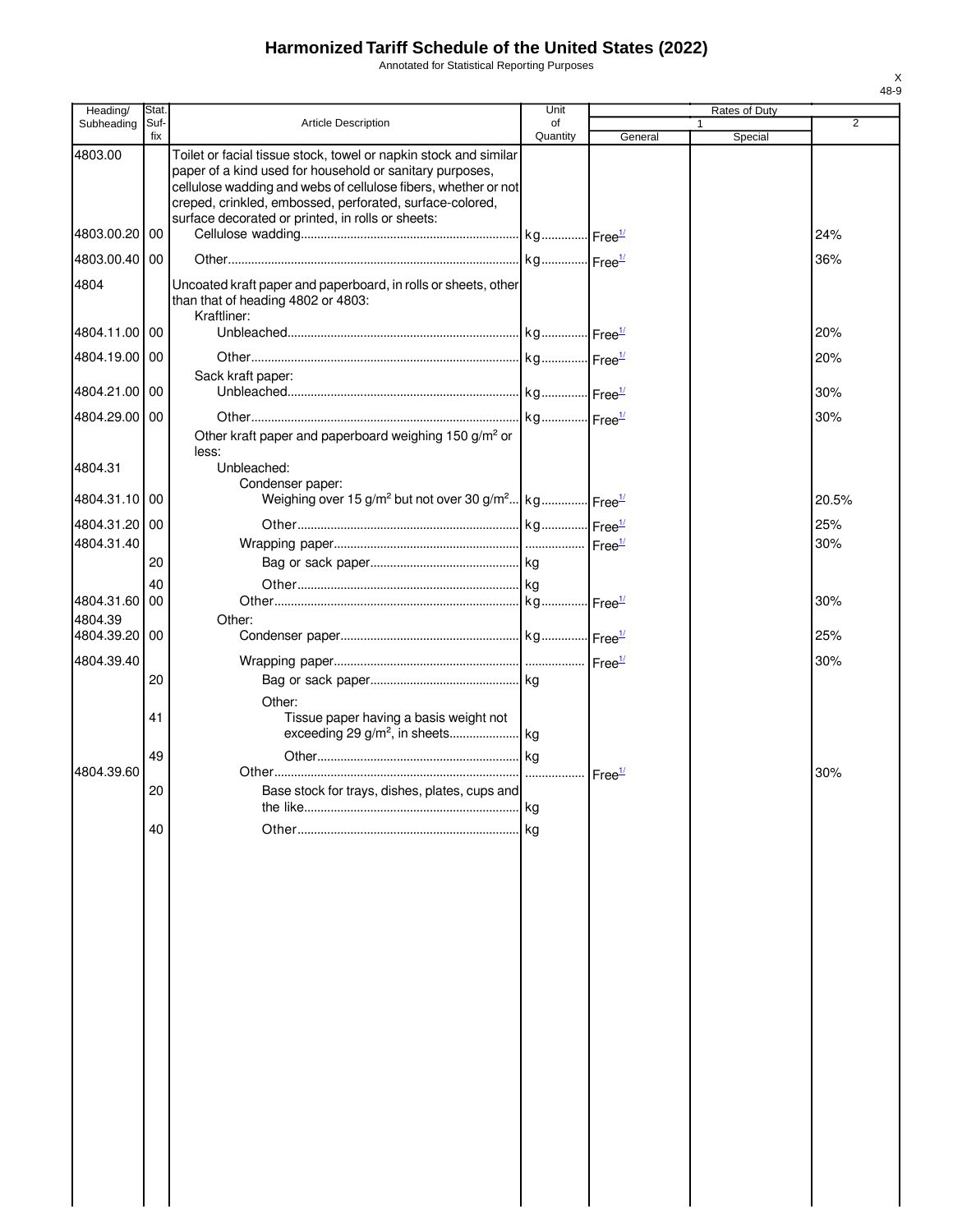Annotated for Statistical Reporting Purposes

| Heading/                             | Stat.       |                                                                                                                                                                                                                                                | Unit                  |         | Rates of Duty           |                |
|--------------------------------------|-------------|------------------------------------------------------------------------------------------------------------------------------------------------------------------------------------------------------------------------------------------------|-----------------------|---------|-------------------------|----------------|
| Subheading                           | Suf-<br>fix | Article Description                                                                                                                                                                                                                            | of<br>Quantity        | General | $\mathbf{1}$<br>Special | $\overline{2}$ |
| 4804 (con.)<br>4804.41<br>4804.41.20 | 00          | Uncoated kraft paper and paperboard, in rolls or sheets, other<br>than that of heading 4802 or 4803: (con.)<br>Other kraft paper and paperboard weighing more than<br>150 g/m <sup>2</sup> but less than 225 g/m <sup>2</sup> :<br>Unbleached: |                       |         |                         | 30%            |
|                                      |             |                                                                                                                                                                                                                                                |                       |         |                         |                |
| 4804.41.40 00<br>4804.42.00          |             | Bleached uniformly throughout the mass and of which<br>more than 95 percent by weight of the total fiber<br>content consists of wood fibers obtained by a chemical                                                                             |                       |         |                         | 30%<br>30%     |
|                                      | 10          | Base stock for milk cartons and other beverage                                                                                                                                                                                                 |                       |         |                         |                |
|                                      | 20          | Other:                                                                                                                                                                                                                                         |                       |         |                         |                |
|                                      | 30          | Base stock for trays, dishes, plates, cups and                                                                                                                                                                                                 |                       |         |                         |                |
|                                      |             | Other:                                                                                                                                                                                                                                         |                       |         |                         |                |
|                                      | 40          |                                                                                                                                                                                                                                                |                       |         |                         |                |
| 4804.49.00 00                        | 50          |                                                                                                                                                                                                                                                |                       |         |                         | 30%            |
|                                      |             | Other kraft paper and paperboard weighing 225 g/m <sup>2</sup> or                                                                                                                                                                              |                       |         |                         |                |
|                                      |             | more:                                                                                                                                                                                                                                          |                       |         |                         |                |
| 4804.51.00 00                        |             |                                                                                                                                                                                                                                                |                       |         |                         | 30%            |
| 4804.52.00                           |             | Bleached uniformly throughout the mass and of which<br>more than 95 percent by weight of the total fiber<br>content consists of wood fibers obtained by a chemical                                                                             |                       |         |                         | 30%            |
|                                      | 10          | Base stock for milk cartons and other beverage                                                                                                                                                                                                 |                       |         |                         |                |
|                                      |             | Other:                                                                                                                                                                                                                                         |                       |         |                         |                |
|                                      | 20          |                                                                                                                                                                                                                                                |                       |         |                         |                |
|                                      | 30          | Base stock for trays, dishes, plates, cups and                                                                                                                                                                                                 |                       |         |                         |                |
|                                      | 40          | Other:                                                                                                                                                                                                                                         |                       |         |                         |                |
|                                      | 50          |                                                                                                                                                                                                                                                | kg                    |         |                         |                |
| 4804.59.00                           | 00          |                                                                                                                                                                                                                                                | kg Free <sup>1/</sup> |         |                         | 30%            |
|                                      |             |                                                                                                                                                                                                                                                |                       |         |                         |                |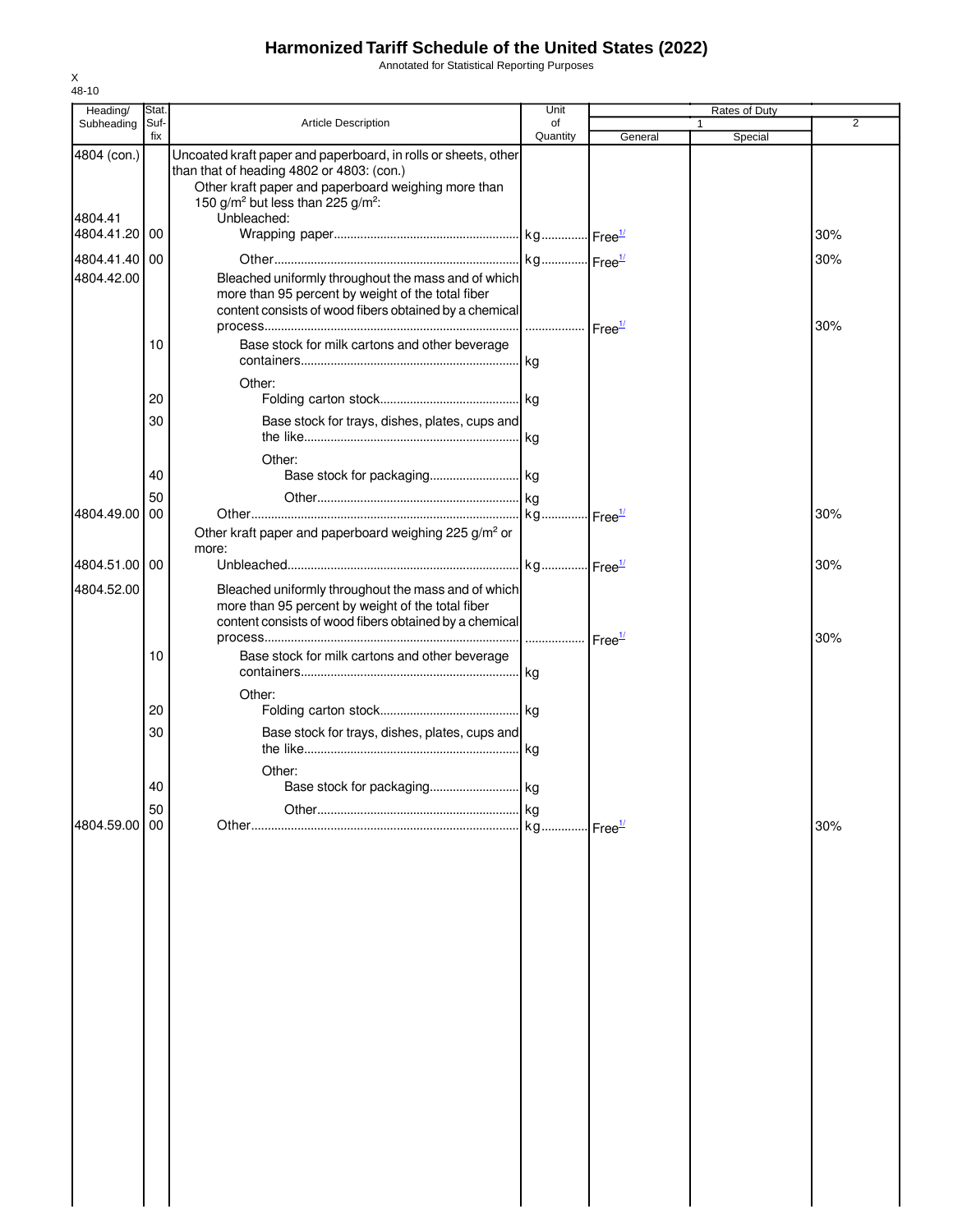Annotated for Statistical Reporting Purposes

| Heading/                       | Stat.       |                                                                                                                                             | Unit           |         | Rates of Duty           |                |
|--------------------------------|-------------|---------------------------------------------------------------------------------------------------------------------------------------------|----------------|---------|-------------------------|----------------|
| Subheading                     | Suf-<br>fix | Article Description                                                                                                                         | of<br>Quantity | General | $\mathbf{1}$<br>Special | 2              |
| 4805                           |             | Other uncoated paper and paperboard, in rolls or sheets, not<br>further worked or processed than as specified in note 3 to this<br>chapter: |                |         |                         |                |
| 4805.11.00 00                  |             | Fluting paper:                                                                                                                              |                |         |                         | 30%            |
| 4805.12<br>4805.12.10 00       |             | Straw fluting paper:                                                                                                                        |                |         |                         | 30%            |
| 4805.12.20 00                  |             |                                                                                                                                             |                |         |                         | 30%            |
| 4805.19<br>4805.19.10 00       |             | Other:                                                                                                                                      |                |         |                         | 30%            |
| 4805.19.20 00<br>4805.24       |             | Testliner (recycled liner board):<br>Weighing 150 g/m <sup>2</sup> or less:                                                                 |                |         |                         | 30%            |
| 4805.24.50 00                  |             |                                                                                                                                             |                |         |                         | 30%            |
| 4805.24.70 00<br>4805.24.90 00 |             | Weighing over 15 g/m <sup>2</sup> but not over 30 g/m <sup>2</sup> kg Free <sup>1/</sup>                                                    |                |         |                         | $11¢/kg + 15%$ |
| 4805.25.00 00                  |             |                                                                                                                                             |                |         |                         | 30%<br>30%     |
| 4805.30.00 00                  |             |                                                                                                                                             |                |         |                         | 30%            |
| 4805.40.00 00                  |             |                                                                                                                                             |                |         |                         | $11¢/kg + 15%$ |
| 4805.50.00 00                  |             |                                                                                                                                             |                |         |                         | 10%            |
|                                |             |                                                                                                                                             |                |         |                         |                |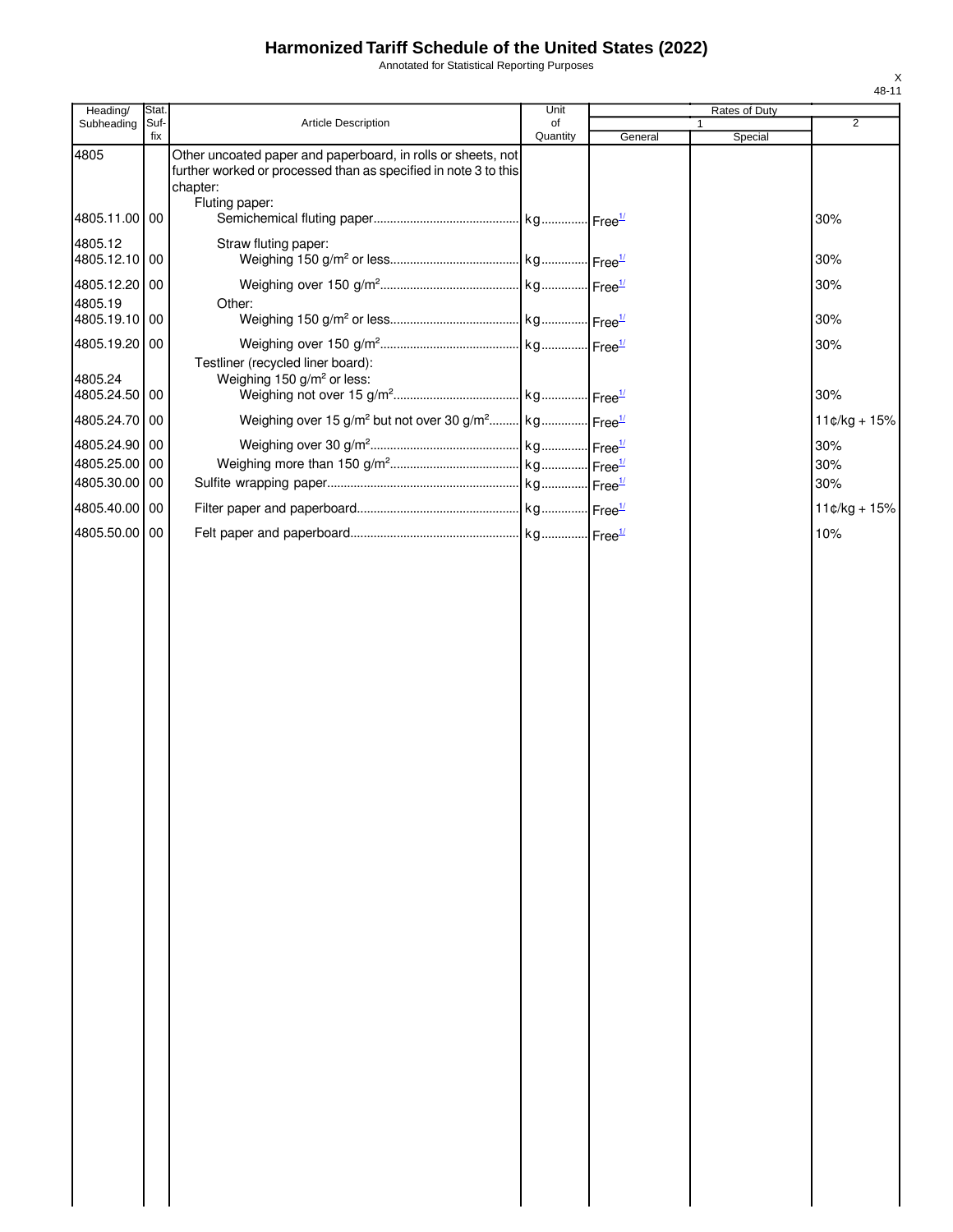Annotated for Statistical Reporting Purposes

| Heading/                 | Stat.       |                                                                                                                                                              | Unit           |         | Rates of Duty |                |
|--------------------------|-------------|--------------------------------------------------------------------------------------------------------------------------------------------------------------|----------------|---------|---------------|----------------|
| Subheading               | Suf-<br>fix | <b>Article Description</b>                                                                                                                                   | of<br>Quantity | General | 1<br>Special  | $\overline{2}$ |
| 4805 (con.)              |             | Other uncoated paper and paperboard, in rolls or sheets, not<br>further worked or processed than as specified in note 3 to this<br>chapter: (con.)<br>Other: |                |         |               |                |
| 4805.91<br>4805.91.10    |             | Weighing 150 g/m <sup>2</sup> or less:<br>Multi-ply paper and paperboard; bibulous and                                                                       |                |         |               | 30%            |
|                          | 10          |                                                                                                                                                              |                |         |               |                |
| 4805.91.20               | 90<br>00    |                                                                                                                                                              |                |         |               | 25%            |
| 4805.91.50               | 00          | Other:                                                                                                                                                       |                |         |               | 30%            |
| 4805.91.70 00            |             | Weighing over 15 g/m <sup>2</sup> but not over 30 g/m <sup>2</sup> kg Free <sup>1/</sup>                                                                     |                |         |               | $11¢/kg + 15%$ |
| 4805.91.90 00            |             |                                                                                                                                                              |                |         |               | 30%            |
| 4805.92<br>4805.92.20 00 |             | Weighing more than 150 g/m <sup>2</sup> but less than 225 g/m <sup>2</sup> :                                                                                 |                |         |               | 30%            |
| 4805.92.40               |             |                                                                                                                                                              |                |         |               | 30%            |
|                          | 10          |                                                                                                                                                              |                |         |               |                |
|                          | 20          |                                                                                                                                                              |                |         |               |                |
|                          | 30          | Linerboard containing by weight less than 80                                                                                                                 |                |         |               |                |
|                          | 40          |                                                                                                                                                              |                |         |               |                |
| 4805.93<br>4805.93.20    | 00          | Weighing 225 g/m <sup>2</sup> or more:                                                                                                                       |                |         |               | 30%            |
| 4805.93.40               |             |                                                                                                                                                              |                |         |               | 30%            |
|                          | 10          |                                                                                                                                                              |                |         |               |                |
|                          | 15          |                                                                                                                                                              |                |         |               |                |
|                          | 20          |                                                                                                                                                              |                |         |               |                |
|                          | 30          | Linerboard containing by weight less than 80                                                                                                                 |                |         |               |                |
|                          | 50          |                                                                                                                                                              |                |         |               |                |
|                          | 60          |                                                                                                                                                              |                |         |               |                |
| 4806                     |             | Vegetable parchment, greaseproof papers, tracing papers and<br>glassine and other glazed transparent or translucent papers,<br>in rolls or sheets:           |                |         |               |                |
| 4806.10.00 00            |             |                                                                                                                                                              |                |         |               | 19%            |
| 4806.20.00 00            |             |                                                                                                                                                              |                |         |               | 7¢/kg + 15%    |
| 4806.30.00 00            |             |                                                                                                                                                              |                |         |               | 7¢/kg + 15%    |
| 4806.40.00               | 00          | Glassine and other glazed transparent or translucent                                                                                                         |                |         |               | 7¢/kg + 15%    |
|                          |             |                                                                                                                                                              |                |         |               |                |
|                          |             |                                                                                                                                                              |                |         |               |                |
|                          |             |                                                                                                                                                              |                |         |               |                |
|                          |             |                                                                                                                                                              |                |         |               |                |
|                          |             |                                                                                                                                                              |                |         |               |                |
|                          |             |                                                                                                                                                              |                |         |               |                |
|                          |             |                                                                                                                                                              |                |         |               |                |
|                          |             |                                                                                                                                                              |                |         |               |                |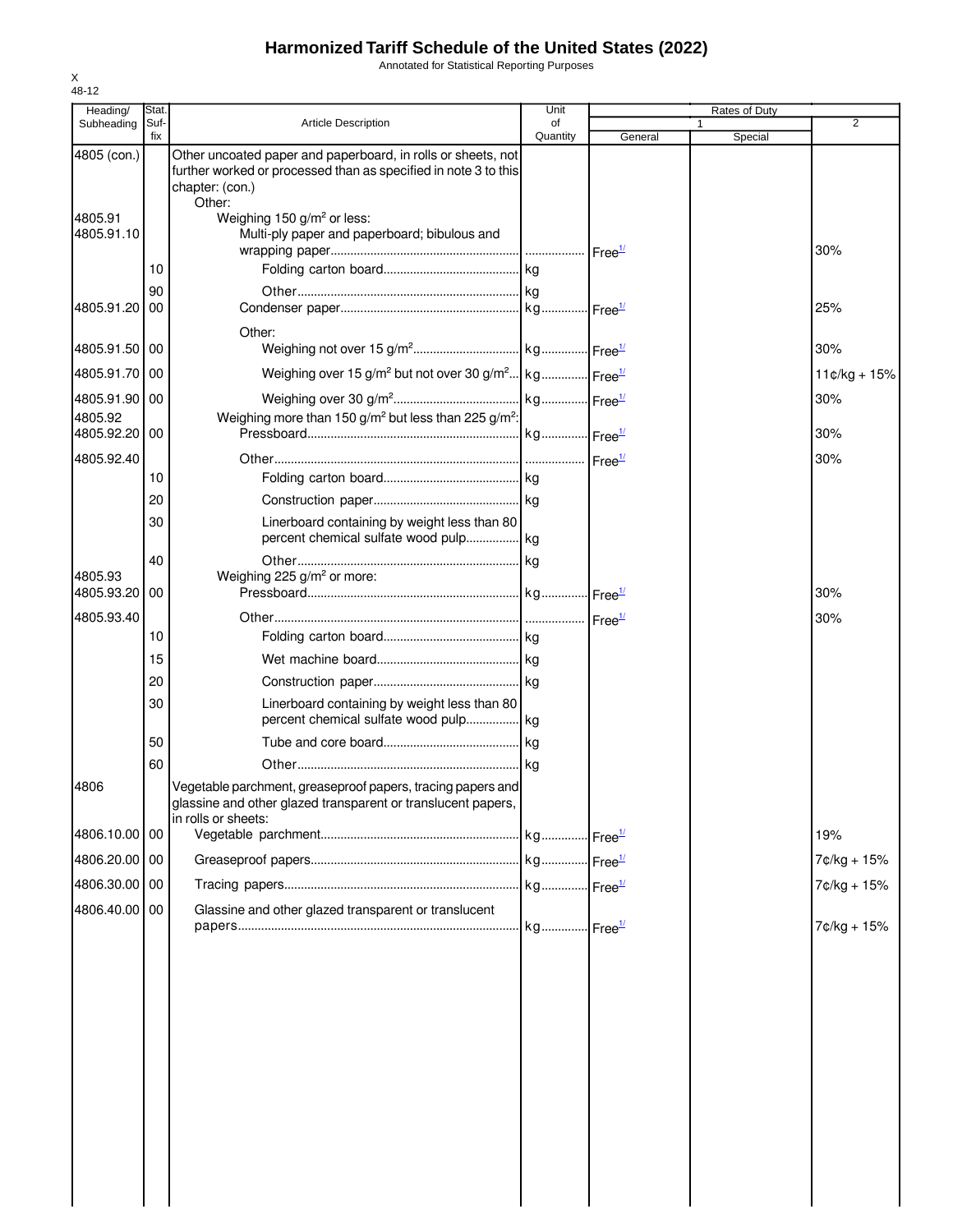Annotated for Statistical Reporting Purposes

| Heading/                 | Stat.       |                                                                                                                                                                                                                       | Unit           |         | Rates of Duty |         |                |
|--------------------------|-------------|-----------------------------------------------------------------------------------------------------------------------------------------------------------------------------------------------------------------------|----------------|---------|---------------|---------|----------------|
| Subheading               | Suf-<br>fix | <b>Article Description</b>                                                                                                                                                                                            | of<br>Quantity | General | 1             | Special | $\overline{2}$ |
| 4807.00                  |             | Composite paper and paperboard (made by sticking flat layers<br>of paper or paperboard together with an adhesive), not<br>surface-coated or impregnated, whether or not internally<br>reinforced, in rolls or sheets: |                |         |               |         |                |
| 4807.00.10 00            |             | Paper and paperboard, laminated internally with bitumen,                                                                                                                                                              |                |         |               |         | 30%            |
| 4807.00.91               | 00          | Other:<br>Straw paper and paperboard, whether or not covered                                                                                                                                                          |                |         |               |         | 30%            |
| 4807.00.92 00            |             | Other:                                                                                                                                                                                                                |                |         |               |         | 22.5%          |
| 4807.00.94 00            |             |                                                                                                                                                                                                                       |                |         |               |         | 30%            |
| 4808                     |             | Paper and paperboard, corrugated (with or without glued flat<br>surface sheets), creped, crinkled, embossed or perforated, in<br>rolls or sheets, other than paper of the kind described in<br>heading 4803:          |                |         |               |         |                |
| 4808.10.00 00            |             | Corrugated paper and paperboard, whether or not                                                                                                                                                                       |                |         |               |         | 30%            |
| 4808.40.00 00            |             | Kraft paper, creped or crinkled, whether or not embossed                                                                                                                                                              |                |         |               |         | 36%            |
| 4808.90                  |             | Other:                                                                                                                                                                                                                |                |         |               |         |                |
| 4808.90.20 00            |             |                                                                                                                                                                                                                       |                |         |               |         | 36%            |
| 4808.90.40               | 00          |                                                                                                                                                                                                                       |                |         |               |         | 18.5%          |
| 4808.90.60 00            |             |                                                                                                                                                                                                                       |                |         |               |         | 35%            |
| 4809                     |             | Carbon paper, self-copy paper and other copying or transfer<br>papers (including coated or impregnated paper for duplicator<br>stencils or offset plates), whether or not printed, in rolls or<br>sheets:             |                |         |               |         |                |
| 4809.20<br>4809.20.20    | 00          | Self-copy paper:                                                                                                                                                                                                      |                |         |               |         | 35%            |
| 4809.20.40 00            |             |                                                                                                                                                                                                                       |                |         |               |         | 25%            |
| 4809.90<br>4809.90.20 00 |             | Other:                                                                                                                                                                                                                |                |         |               |         | 35%            |
|                          |             | Decalcomania paper:                                                                                                                                                                                                   |                |         |               |         |                |
| 4809.90.40 00            |             |                                                                                                                                                                                                                       |                |         |               |         | 15%            |
| 4809.90.60 00            |             |                                                                                                                                                                                                                       |                |         |               |         | Free           |
| 4809.90.71               | 00          | Other:<br>Impregnated, coated or both, but not otherwise                                                                                                                                                              |                |         |               |         |                |
|                          |             |                                                                                                                                                                                                                       |                |         |               |         | 25%            |
| 4809.90.80 00            |             |                                                                                                                                                                                                                       |                |         |               |         | 20%            |
|                          |             |                                                                                                                                                                                                                       |                |         |               |         |                |
|                          |             |                                                                                                                                                                                                                       |                |         |               |         |                |
|                          |             |                                                                                                                                                                                                                       |                |         |               |         |                |
|                          |             |                                                                                                                                                                                                                       |                |         |               |         |                |
|                          |             |                                                                                                                                                                                                                       |                |         |               |         |                |
|                          |             |                                                                                                                                                                                                                       |                |         |               |         |                |
|                          |             |                                                                                                                                                                                                                       |                |         |               |         |                |
|                          |             |                                                                                                                                                                                                                       |                |         |               |         |                |
|                          |             |                                                                                                                                                                                                                       |                |         |               |         |                |
|                          |             |                                                                                                                                                                                                                       |                |         |               |         |                |
|                          |             |                                                                                                                                                                                                                       |                |         |               |         |                |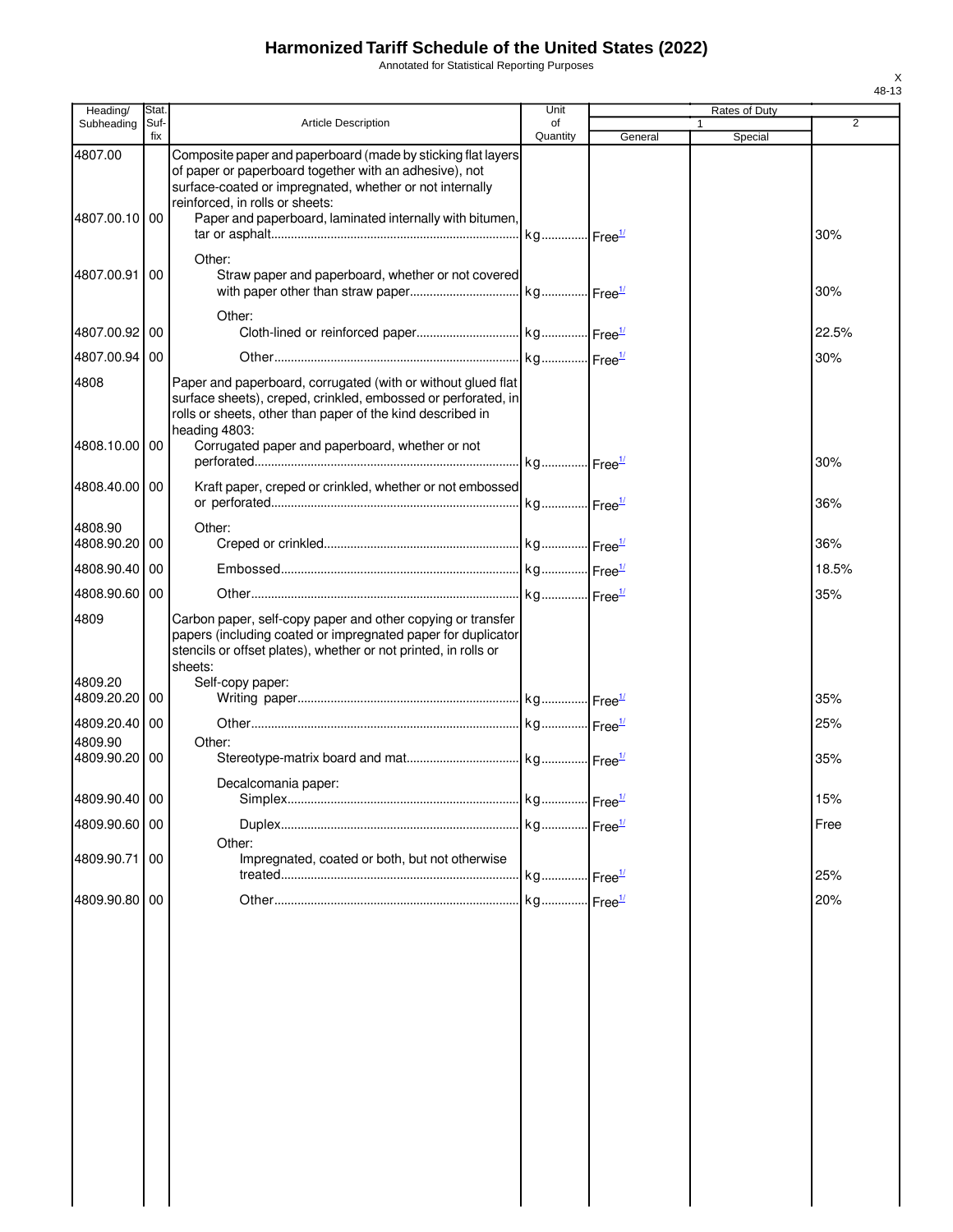Annotated for Statistical Reporting Purposes

| Heading/      | Stat.       |                                                                                                                                                                                                                                                                                                                                                                                                                                                                                                                                                                                            | Unit                   |         | Rates of Duty |                |
|---------------|-------------|--------------------------------------------------------------------------------------------------------------------------------------------------------------------------------------------------------------------------------------------------------------------------------------------------------------------------------------------------------------------------------------------------------------------------------------------------------------------------------------------------------------------------------------------------------------------------------------------|------------------------|---------|---------------|----------------|
| Subheading    | Suf-<br>fix | Article Description                                                                                                                                                                                                                                                                                                                                                                                                                                                                                                                                                                        | of<br>Quantity         | General | 1<br>Special  | $\overline{2}$ |
| 4810          |             | Paper and paperboard, coated on one or both sides with kaolin<br>(China clay) or other inorganic substances, with or without a<br>binder, and with no other coating, whether or not<br>surface-colored, surface-decorated or printed, in rolls or<br>rectangular (including square) sheets, of any size:<br>Paper and paperboard of a kind used for writing, printing<br>or other graphic purposes, not containing fibers obtained<br>by a mechanical or chemi-mechanical process or of which<br>not more than 10 percent by weight of the total fiber content<br>consists of such fibers: |                        |         |               |                |
| 4810.13       |             | In rolls:<br>Of a width exceeding 15 cm:<br>Weighing not more than 150 g/m <sup>2</sup> :                                                                                                                                                                                                                                                                                                                                                                                                                                                                                                  |                        |         |               |                |
| 4810.13.11    |             | Basic paper to be sensitized for use in                                                                                                                                                                                                                                                                                                                                                                                                                                                                                                                                                    |                        |         |               | 5%             |
|               | 20          |                                                                                                                                                                                                                                                                                                                                                                                                                                                                                                                                                                                            | m <sup>2</sup>         |         |               |                |
|               | 40          |                                                                                                                                                                                                                                                                                                                                                                                                                                                                                                                                                                                            | . kg<br>m <sup>2</sup> |         |               |                |
| 4810.13.13 00 |             |                                                                                                                                                                                                                                                                                                                                                                                                                                                                                                                                                                                            |                        |         |               | 24%            |
| 4810.13.19 00 |             |                                                                                                                                                                                                                                                                                                                                                                                                                                                                                                                                                                                            |                        |         |               | 37%            |
| 4810.13.20    |             |                                                                                                                                                                                                                                                                                                                                                                                                                                                                                                                                                                                            |                        |         |               | 42%            |
|               | 10          |                                                                                                                                                                                                                                                                                                                                                                                                                                                                                                                                                                                            |                        |         |               |                |
|               | 90          | Other:                                                                                                                                                                                                                                                                                                                                                                                                                                                                                                                                                                                     |                        |         |               |                |
| 4810.13.50    | 00          | Other:                                                                                                                                                                                                                                                                                                                                                                                                                                                                                                                                                                                     |                        |         |               | 30%            |
| 4810.13.60 00 |             | Basic paper to be sensitized for use in                                                                                                                                                                                                                                                                                                                                                                                                                                                                                                                                                    |                        |         |               | 5%             |
|               |             |                                                                                                                                                                                                                                                                                                                                                                                                                                                                                                                                                                                            | $m^2$                  |         |               |                |
| 4810.13.70    | 20          | Containing by weight 25 percent or                                                                                                                                                                                                                                                                                                                                                                                                                                                                                                                                                         |                        |         |               | 30%            |
|               | 40          |                                                                                                                                                                                                                                                                                                                                                                                                                                                                                                                                                                                            |                        |         |               |                |
|               |             |                                                                                                                                                                                                                                                                                                                                                                                                                                                                                                                                                                                            |                        |         |               |                |
|               |             |                                                                                                                                                                                                                                                                                                                                                                                                                                                                                                                                                                                            |                        |         |               |                |
|               |             |                                                                                                                                                                                                                                                                                                                                                                                                                                                                                                                                                                                            |                        |         |               |                |
|               |             |                                                                                                                                                                                                                                                                                                                                                                                                                                                                                                                                                                                            |                        |         |               |                |
|               |             |                                                                                                                                                                                                                                                                                                                                                                                                                                                                                                                                                                                            |                        |         |               |                |
|               |             |                                                                                                                                                                                                                                                                                                                                                                                                                                                                                                                                                                                            |                        |         |               |                |
|               |             |                                                                                                                                                                                                                                                                                                                                                                                                                                                                                                                                                                                            |                        |         |               |                |
|               |             |                                                                                                                                                                                                                                                                                                                                                                                                                                                                                                                                                                                            |                        |         |               |                |
|               |             |                                                                                                                                                                                                                                                                                                                                                                                                                                                                                                                                                                                            |                        |         |               |                |
|               |             |                                                                                                                                                                                                                                                                                                                                                                                                                                                                                                                                                                                            |                        |         |               |                |
|               |             |                                                                                                                                                                                                                                                                                                                                                                                                                                                                                                                                                                                            |                        |         |               |                |
|               |             |                                                                                                                                                                                                                                                                                                                                                                                                                                                                                                                                                                                            |                        |         |               |                |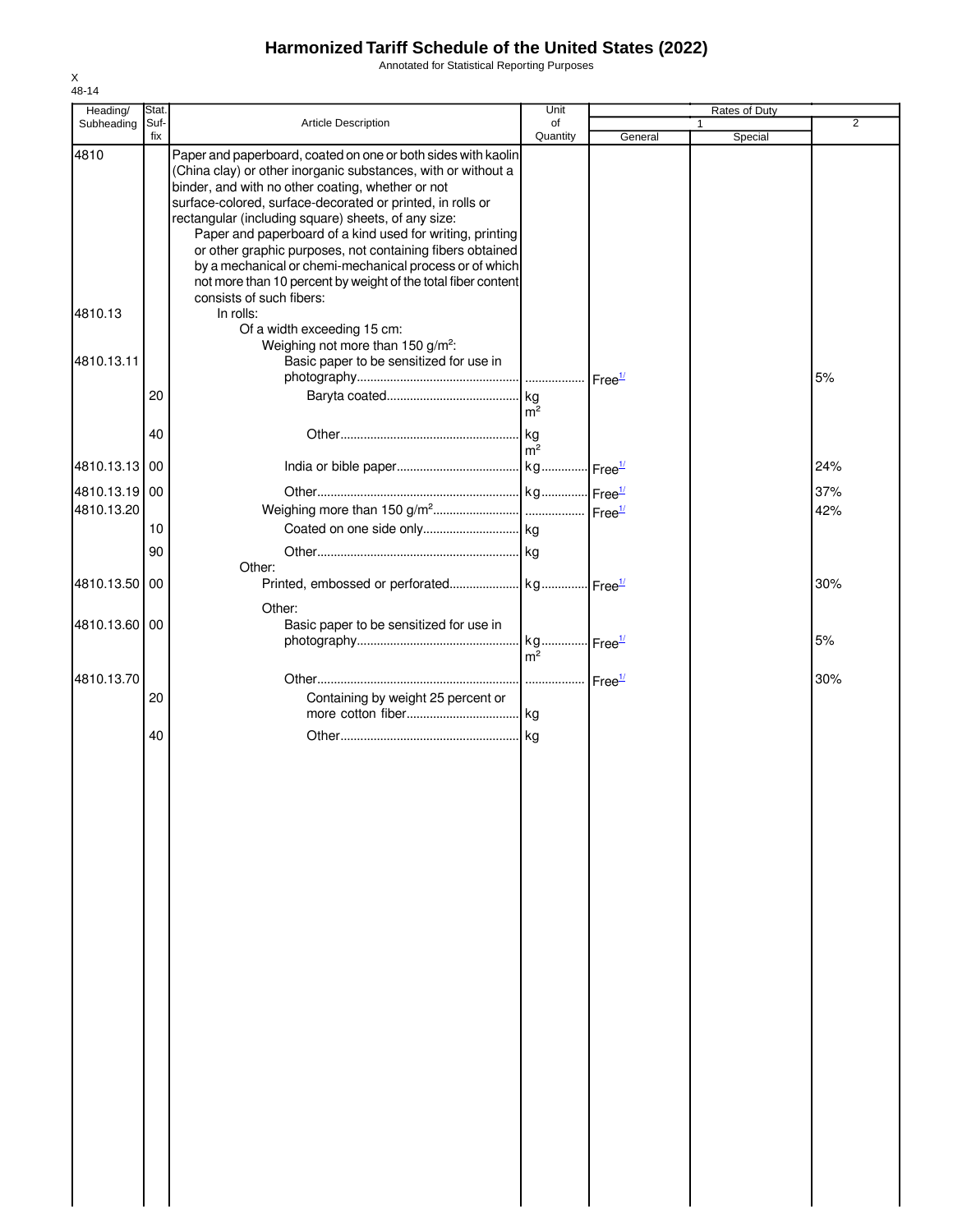Annotated for Statistical Reporting Purposes

| Heading/                 | Stat.       |                                                                                                                                                                                                                                                   | Unit           |         | Rates of Duty |                |
|--------------------------|-------------|---------------------------------------------------------------------------------------------------------------------------------------------------------------------------------------------------------------------------------------------------|----------------|---------|---------------|----------------|
| Subheading               | Suf-<br>fix | <b>Article Description</b>                                                                                                                                                                                                                        | of<br>Quantity | General | Special       | $\overline{2}$ |
| 4810 (con.)              |             | Paper and paperboard, coated on one or both sides with kaolin<br>(China clay) or other inorganic substances, with or without a<br>binder, and with no other coating, whether or not<br>surface-colored, surface-decorated or printed, in rolls or |                |         |               |                |
|                          |             | rectangular (including square) sheets, of any size: (con.)<br>Paper and paperboard of a kind used for writing, printing<br>or other graphic purposes, not containing fibers obtained<br>by a mechanical or chemi-mechanical process or of which   |                |         |               |                |
|                          |             | not more than 10 percent by weight of the total fiber content                                                                                                                                                                                     |                |         |               |                |
| 4810.14                  |             | consists of such fibers: (con.)<br>In sheets with one side not exceeding 435 mm and the<br>other side not exceeding 297 mm in the unfolded state:<br>With one side exceeding 360 mm and the other                                                 |                |         |               |                |
|                          |             | side exceeding 150 mm in the unfolded state:<br>Weighing not more than 150 $g/m^2$ :                                                                                                                                                              |                |         |               |                |
| 4810.14.11               |             | Basic paper to be sensitized for use in                                                                                                                                                                                                           |                |         |               | 5%             |
|                          | 20          |                                                                                                                                                                                                                                                   | m <sup>2</sup> |         |               |                |
|                          | 40          |                                                                                                                                                                                                                                                   | m <sup>2</sup> |         |               |                |
| 4810.14.13 00            |             |                                                                                                                                                                                                                                                   |                |         |               | 24%            |
| 4810.14.19               | 00          |                                                                                                                                                                                                                                                   |                |         |               | 37%            |
| 4810.14.20               |             |                                                                                                                                                                                                                                                   |                |         |               | 42%            |
|                          | 10          |                                                                                                                                                                                                                                                   |                |         |               |                |
|                          | 90          | Other:                                                                                                                                                                                                                                            |                |         |               |                |
| 4810.14.50               | 00          |                                                                                                                                                                                                                                                   |                |         |               | 30%            |
|                          |             | Other:                                                                                                                                                                                                                                            |                |         |               |                |
| 4810.14.60 00            |             | Basic paper to be sensitized for use in                                                                                                                                                                                                           | m <sup>2</sup> |         |               | 5%             |
| 4810.14.70               |             |                                                                                                                                                                                                                                                   |                |         |               | 30%            |
|                          | 20          | Containing by weight 25 percent or                                                                                                                                                                                                                |                |         |               |                |
|                          | 40          |                                                                                                                                                                                                                                                   |                |         |               |                |
| 4810.19<br>4810.19.11 00 |             | Other:<br>Weighing not more than 150 g/m <sup>2</sup> :<br>Basic paper to be sensitized for use in                                                                                                                                                |                |         |               |                |
|                          |             |                                                                                                                                                                                                                                                   | m <sup>2</sup> |         |               | 5%             |
| 4810.19.13 00            |             |                                                                                                                                                                                                                                                   |                |         |               | 24%            |
| 4810.19.19               | 00          |                                                                                                                                                                                                                                                   |                |         |               | 37%            |
| 4810.19.20               | 10          |                                                                                                                                                                                                                                                   |                |         |               | 42%            |
|                          | 90          |                                                                                                                                                                                                                                                   |                |         |               |                |
|                          |             |                                                                                                                                                                                                                                                   |                |         |               |                |
|                          |             |                                                                                                                                                                                                                                                   |                |         |               |                |
|                          |             |                                                                                                                                                                                                                                                   |                |         |               |                |
|                          |             |                                                                                                                                                                                                                                                   |                |         |               |                |
|                          |             |                                                                                                                                                                                                                                                   |                |         |               |                |
|                          |             |                                                                                                                                                                                                                                                   |                |         |               |                |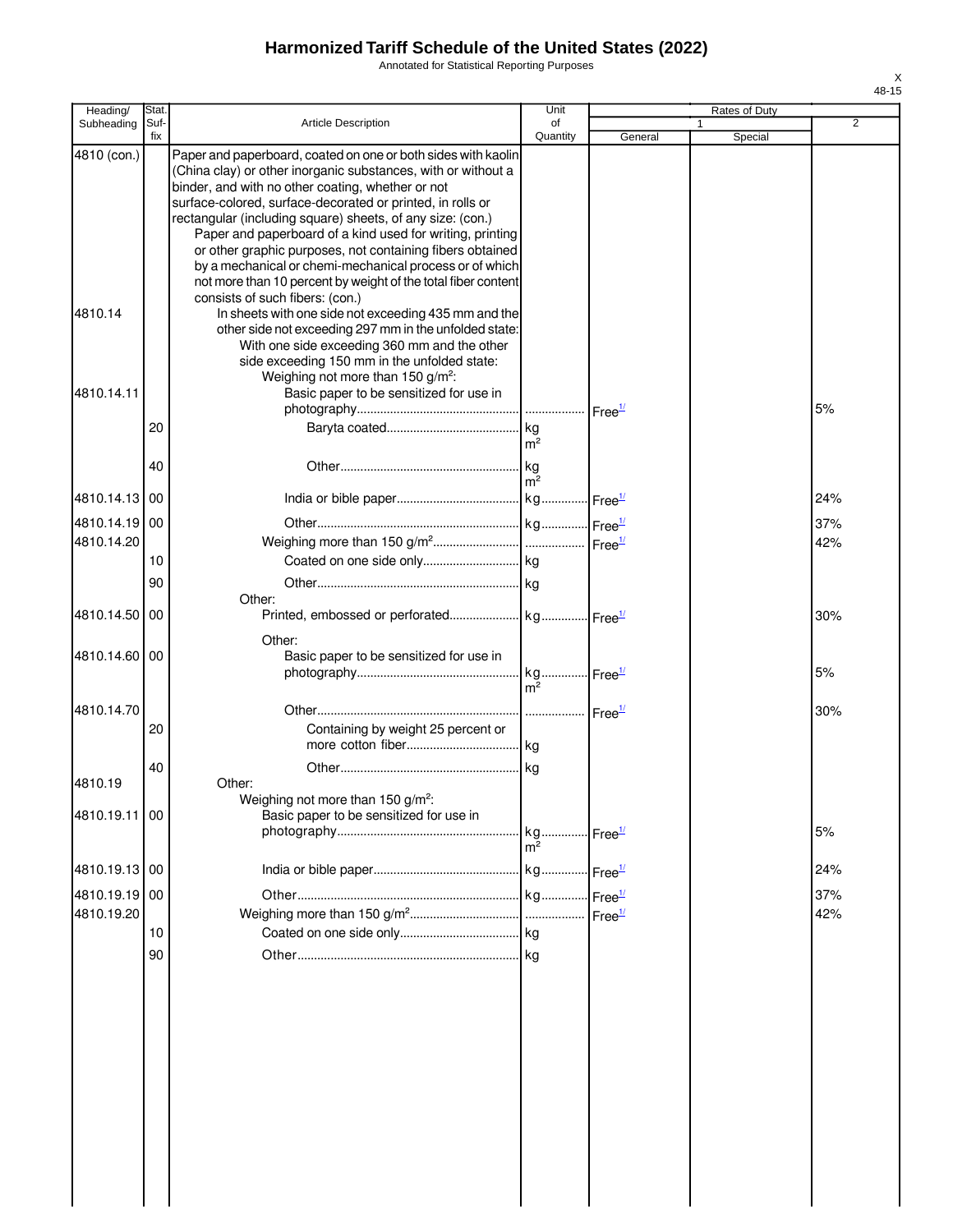Annotated for Statistical Reporting Purposes

| Heading/      | Stat. |                                                               | Unit                  |                            | Rates of Duty |                |
|---------------|-------|---------------------------------------------------------------|-----------------------|----------------------------|---------------|----------------|
| Subheading    | Suf-  | <b>Article Description</b>                                    | of                    |                            |               | $\overline{2}$ |
|               | fix   |                                                               | Quantity              | General                    | Special       |                |
| 4810 (con.)   |       | Paper and paperboard, coated on one or both sides with kaolin |                       |                            |               |                |
|               |       | (China clay) or other inorganic substances, with or without a |                       |                            |               |                |
|               |       | binder, and with no other coating, whether or not             |                       |                            |               |                |
|               |       | surface-colored, surface-decorated or printed, in rolls or    |                       |                            |               |                |
|               |       | rectangular (including square) sheets, of any size: (con.)    |                       |                            |               |                |
|               |       | Paper and paperboard of a kind used for writing, printing     |                       |                            |               |                |
|               |       | or other graphic purposes, of which more than 10 percent      |                       |                            |               |                |
|               |       | by weight of the total fiber content consists of fibers       |                       |                            |               |                |
|               |       | obtained by a mechanical or chemi-mechanical process:         |                       |                            |               |                |
| 4810.22       |       | Light-weight coated paper:                                    |                       |                            |               |                |
| 4810.22.10    | 00    | In strips or rolls of a width exceeding 15 cm or in           |                       |                            |               |                |
|               |       | rectangular (including square) sheets with one side           |                       |                            |               |                |
|               |       | exceeding 36 cm and the other side exceeding                  |                       |                            |               |                |
|               |       |                                                               |                       |                            |               | 37%            |
|               |       | Other:                                                        |                       |                            |               |                |
| 4810.22.50    |       |                                                               |                       |                            |               | 30%            |
|               |       |                                                               |                       |                            |               |                |
|               | 44    | Hole-punched looseleaf paper kg                               |                       |                            |               |                |
|               | 80    |                                                               |                       |                            |               |                |
|               |       | Other:                                                        |                       |                            |               |                |
| 4810.22.60    | 00    | Basic paper to be sensitized for use in                       |                       |                            |               |                |
|               |       |                                                               |                       | $\cdot$ Free $\frac{1}{2}$ |               | 5%             |
|               |       |                                                               | m <sup>2</sup>        |                            |               |                |
| 4810.22.70    |       |                                                               |                       |                            |               | 30%            |
|               |       |                                                               |                       |                            |               |                |
|               | 20    | Containing by weight 25 percent or                            |                       |                            |               |                |
|               |       |                                                               |                       |                            |               |                |
|               | 40    |                                                               |                       |                            |               |                |
| 4810.29       |       | Other:                                                        |                       |                            |               |                |
| 4810.29.10    |       | In strips or rolls of a width exceeding 15 cm or in           |                       |                            |               |                |
|               |       | rectangular (including square) sheets with one side           |                       |                            |               |                |
|               |       | exceeding 36 cm and the other side exceeding                  |                       |                            |               |                |
|               |       |                                                               |                       |                            |               | 37%            |
|               | 25    |                                                               |                       |                            |               |                |
|               | 35    |                                                               |                       |                            |               |                |
|               |       | Other:                                                        |                       |                            |               |                |
| 4810.29.50    | 00    |                                                               |                       |                            |               | 30%            |
|               |       |                                                               |                       |                            |               |                |
|               |       | Other:                                                        |                       |                            |               |                |
| 4810.29.60 00 |       | Basic paper to be sensitized for use in                       |                       |                            |               |                |
|               |       | photography                                                   | kg Free <sup>1/</sup> |                            |               | 5%             |
|               |       |                                                               | m <sup>2</sup>        |                            |               |                |
| 4810.29.70    |       |                                                               |                       | Free <sup>1/</sup>         |               | 30%            |
|               | 20    | Containing by weight 25 percent or                            |                       |                            |               |                |
|               |       |                                                               |                       |                            |               |                |
|               |       |                                                               | kg                    |                            |               |                |
|               |       | Other:                                                        |                       |                            |               |                |
|               | 25    |                                                               | l kg                  |                            |               |                |
|               | 35    |                                                               | kg                    |                            |               |                |
|               |       |                                                               |                       |                            |               |                |
|               |       |                                                               |                       |                            |               |                |
|               |       |                                                               |                       |                            |               |                |
|               |       |                                                               |                       |                            |               |                |
|               |       |                                                               |                       |                            |               |                |
|               |       |                                                               |                       |                            |               |                |
|               |       |                                                               |                       |                            |               |                |
|               |       |                                                               |                       |                            |               |                |
|               |       |                                                               |                       |                            |               |                |
|               |       |                                                               |                       |                            |               |                |
|               |       |                                                               |                       |                            |               |                |
|               |       |                                                               |                       |                            |               |                |
|               |       |                                                               |                       |                            |               |                |
|               |       |                                                               |                       |                            |               |                |
|               |       |                                                               |                       |                            |               |                |
|               |       |                                                               |                       |                            |               |                |
|               |       |                                                               |                       |                            |               |                |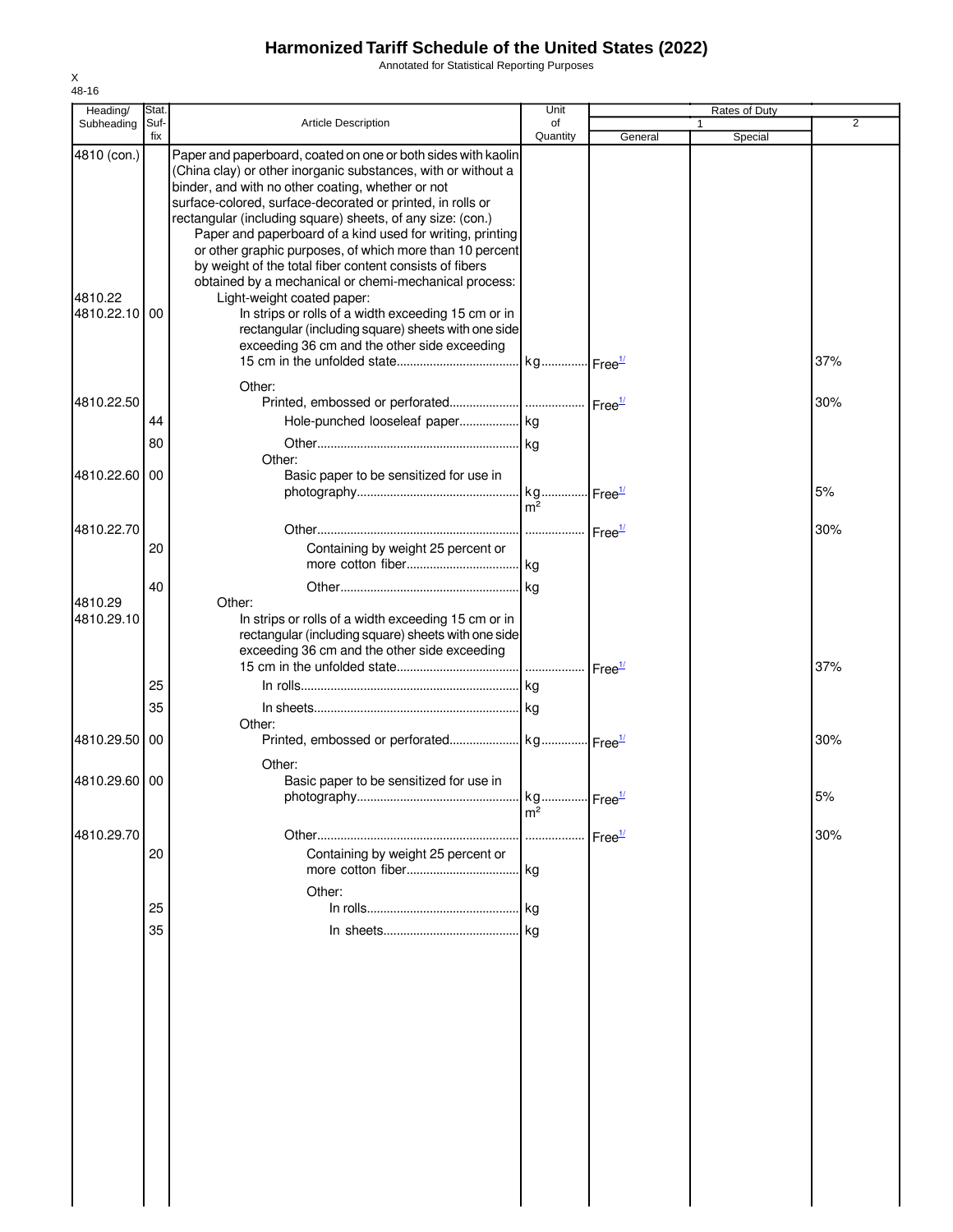Annotated for Statistical Reporting Purposes

| Heading/                 | Stat.       |                                                                                                                                                                                                                                                                                                                                                                                                                                   | Unit           |                    | Rates of Duty |       |
|--------------------------|-------------|-----------------------------------------------------------------------------------------------------------------------------------------------------------------------------------------------------------------------------------------------------------------------------------------------------------------------------------------------------------------------------------------------------------------------------------|----------------|--------------------|---------------|-------|
| Subheading               | Suf-<br>fix | Article Description                                                                                                                                                                                                                                                                                                                                                                                                               | of<br>Quantity | General            | 1<br>Special  | 2     |
| 4810 (con.)              |             | Paper and paperboard, coated on one or both sides with kaolin<br>(China clay) or other inorganic substances, with or without a<br>binder, and with no other coating, whether or not<br>surface-colored, surface-decorated or printed, in rolls or<br>rectangular (including square) sheets, of any size: (con.)<br>Kraft paper and paperboard, other than that of a kind used<br>for writing, printing or other graphic purposes: |                |                    |               |       |
| 4810.31                  |             | Bleached uniformly throughout the mass and of which<br>more than 95 percent by weight of the total fiber<br>content consists of wood fibers obtained by a chemical<br>process and weighing 150 g/m <sup>2</sup> or less:                                                                                                                                                                                                          |                |                    |               |       |
| 4810.31.10               |             | In strips or rolls of a width exceeding 15 cm or in<br>rectangular (including square) sheets with one side<br>exceeding 36 cm and the other side exceeding                                                                                                                                                                                                                                                                        |                |                    |               | 25%   |
|                          | 20          |                                                                                                                                                                                                                                                                                                                                                                                                                                   |                |                    |               |       |
|                          | 40          | Base stock for trays, dishes, plates, cups and                                                                                                                                                                                                                                                                                                                                                                                    |                |                    |               |       |
|                          | 50          | Other:                                                                                                                                                                                                                                                                                                                                                                                                                            |                |                    |               |       |
|                          | 80          | Other:                                                                                                                                                                                                                                                                                                                                                                                                                            |                |                    |               |       |
| 4810.31.30 00            |             | Cards, not punched, for punchcard machines,                                                                                                                                                                                                                                                                                                                                                                                       |                |                    |               | 30%   |
| 4810.31.65 00            |             |                                                                                                                                                                                                                                                                                                                                                                                                                                   |                |                    |               | 26.5% |
| 4810.32                  |             | Bleached uniformly throughout the mass and of which<br>more than 95 percent by weight of the total fiber<br>content consists of wood fibers obtained by a chemical<br>process and weighing more than 150 g/m <sup>2</sup> :                                                                                                                                                                                                       |                |                    |               |       |
| 4810.32.10               |             | In strips or rolls of a width exceeding 15 cm or in<br>rectangular (including square) sheets with one side<br>exceeding 36 cm and the other side exceeding                                                                                                                                                                                                                                                                        |                | Free <sup>1/</sup> |               | 25%   |
|                          | 20          |                                                                                                                                                                                                                                                                                                                                                                                                                                   |                |                    |               |       |
|                          | 40          | Base stock for trays, dishes, plates, cups and                                                                                                                                                                                                                                                                                                                                                                                    |                |                    |               |       |
|                          | 60          | Other:                                                                                                                                                                                                                                                                                                                                                                                                                            |                |                    |               |       |
| 4810.32.30 00            |             | Cards, not punched, for punchcard machines,                                                                                                                                                                                                                                                                                                                                                                                       |                |                    |               | 30%   |
| 4810.32.65 00<br>4810.39 |             | Other:<br>In strips or rolls of a width exceeding 15 cm or in<br>rectangular (including square) sheets with one side<br>exceeding 36 cm and the other side exceeding                                                                                                                                                                                                                                                              |                |                    |               | 26.5% |
| 4810.39.12 00            |             | 15 cm in the unfolded state:<br>Whether or not impregnated, but not otherwise                                                                                                                                                                                                                                                                                                                                                     |                |                    |               | 25%   |
| 4810.39.14 00            |             |                                                                                                                                                                                                                                                                                                                                                                                                                                   |                |                    |               | 20%   |
| 4810.39.30 00            |             | Other:<br>Cards, not punched, for punchcard machines,                                                                                                                                                                                                                                                                                                                                                                             |                |                    |               | 30%   |
| 4810.39.65 00            |             |                                                                                                                                                                                                                                                                                                                                                                                                                                   |                |                    |               | 26.5% |
|                          |             |                                                                                                                                                                                                                                                                                                                                                                                                                                   |                |                    |               |       |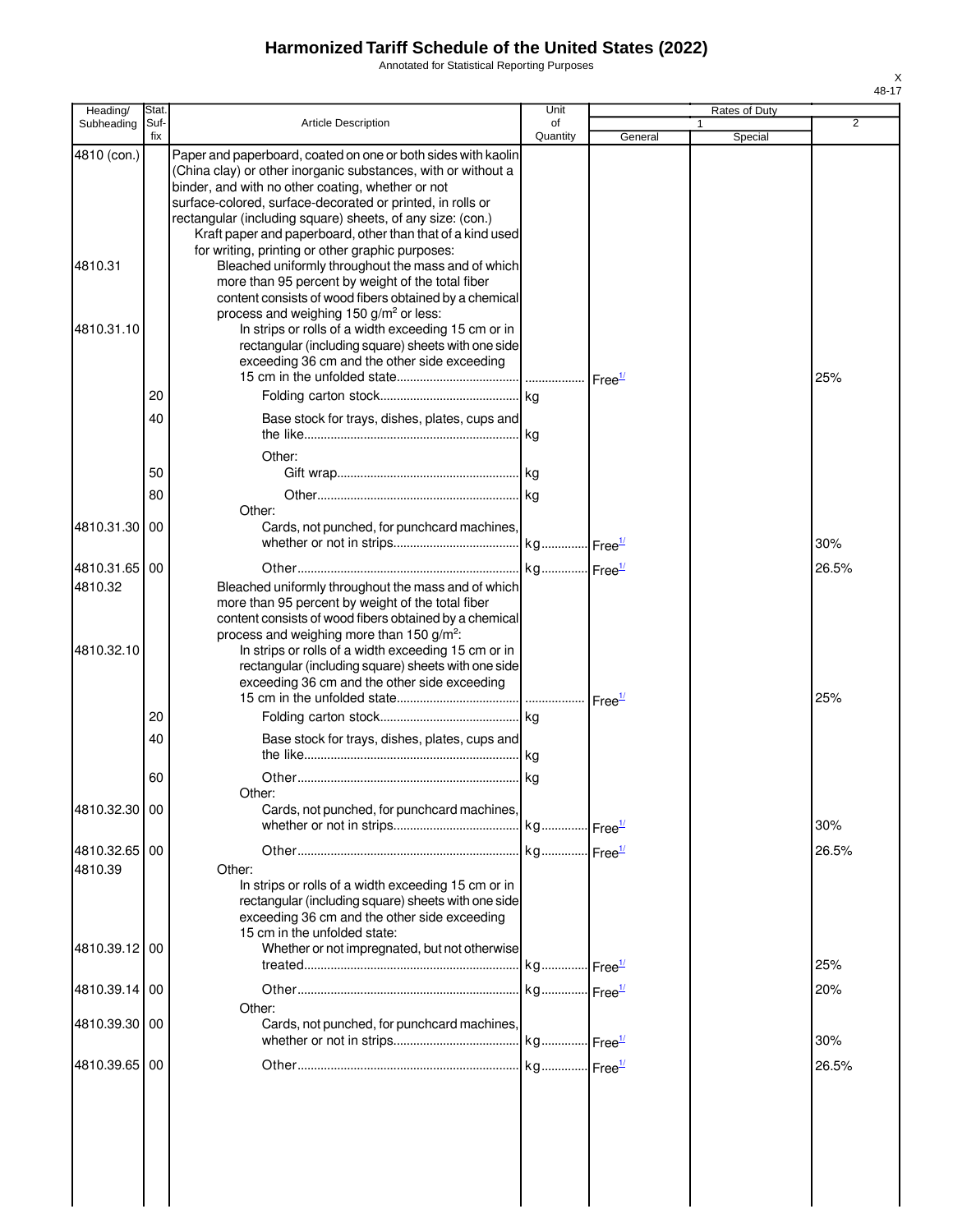Annotated for Statistical Reporting Purposes

| Heading/      | Stat. |                                                               | Unit     |                    | Rates of Duty |                |
|---------------|-------|---------------------------------------------------------------|----------|--------------------|---------------|----------------|
| Subheading    | Suf-  | <b>Article Description</b>                                    | of       |                    |               | $\overline{2}$ |
| 4810 (con.)   | fix   | Paper and paperboard, coated on one or both sides with kaolin | Quantity | General            | Special       |                |
|               |       | (China clay) or other inorganic substances, with or without a |          |                    |               |                |
|               |       | binder, and with no other coating, whether or not             |          |                    |               |                |
|               |       | surface-colored, surface-decorated or printed, in rolls or    |          |                    |               |                |
|               |       | rectangular (including square) sheets, of any size: (con.)    |          |                    |               |                |
| 4810.92       |       | Other paper and paperboard:<br>Multi-ply:                     |          |                    |               |                |
|               |       | In strips or rolls of a width exceeding 15 cm or in           |          |                    |               |                |
|               |       | rectangular (including square) sheets with one side           |          |                    |               |                |
|               |       | exceeding 36 cm and the other side exceeding                  |          |                    |               |                |
|               |       | 15 cm in the unfolded state:                                  |          |                    |               |                |
| 4810.92.12    |       |                                                               |          |                    |               | 30%            |
|               | 25    |                                                               |          |                    |               |                |
|               | 35    |                                                               |          |                    |               |                |
| 4810.92.14    |       |                                                               |          | Free <sup>1/</sup> |               | 20%            |
|               | 25    |                                                               |          |                    |               |                |
|               | 35    |                                                               |          |                    |               |                |
|               |       | Other:                                                        |          |                    |               |                |
| 4810.92.30    | 00    | Cards, not punched, for punch card machines,                  |          |                    |               |                |
|               |       |                                                               |          |                    |               | 30%            |
| 4810.92.65    |       |                                                               |          |                    |               | 26.5%          |
|               | 25    |                                                               |          |                    |               |                |
|               | 35    |                                                               |          |                    |               |                |
| 4810.99       |       | Other:                                                        |          |                    |               |                |
| 4810.99.10    |       | In strips or rolls of a width exceeding 15 cm or in           |          |                    |               |                |
|               |       | rectangular (including square) sheets with one side           |          |                    |               |                |
|               |       | exceeding 36 cm and the other side exceeding                  |          |                    |               | 20%            |
|               | 10    |                                                               |          |                    |               |                |
|               | 50    |                                                               |          |                    |               |                |
|               |       |                                                               |          |                    |               |                |
|               | 60    | Other:                                                        |          |                    |               |                |
| 4810.99.30    | 00    | Cards, not punched, for punch card machines,                  |          |                    |               |                |
|               |       |                                                               |          |                    |               | 30%            |
| 4810.99.65 00 |       |                                                               |          |                    |               | 26.5%          |
|               |       |                                                               |          |                    |               |                |
|               |       |                                                               |          |                    |               |                |
|               |       |                                                               |          |                    |               |                |
|               |       |                                                               |          |                    |               |                |
|               |       |                                                               |          |                    |               |                |
|               |       |                                                               |          |                    |               |                |
|               |       |                                                               |          |                    |               |                |
|               |       |                                                               |          |                    |               |                |
|               |       |                                                               |          |                    |               |                |
|               |       |                                                               |          |                    |               |                |
|               |       |                                                               |          |                    |               |                |
|               |       |                                                               |          |                    |               |                |
|               |       |                                                               |          |                    |               |                |
|               |       |                                                               |          |                    |               |                |
|               |       |                                                               |          |                    |               |                |
|               |       |                                                               |          |                    |               |                |
|               |       |                                                               |          |                    |               |                |
|               |       |                                                               |          |                    |               |                |
|               |       |                                                               |          |                    |               |                |
|               |       |                                                               |          |                    |               |                |
|               |       |                                                               |          |                    |               |                |
|               |       |                                                               |          |                    |               |                |
|               |       |                                                               |          |                    |               |                |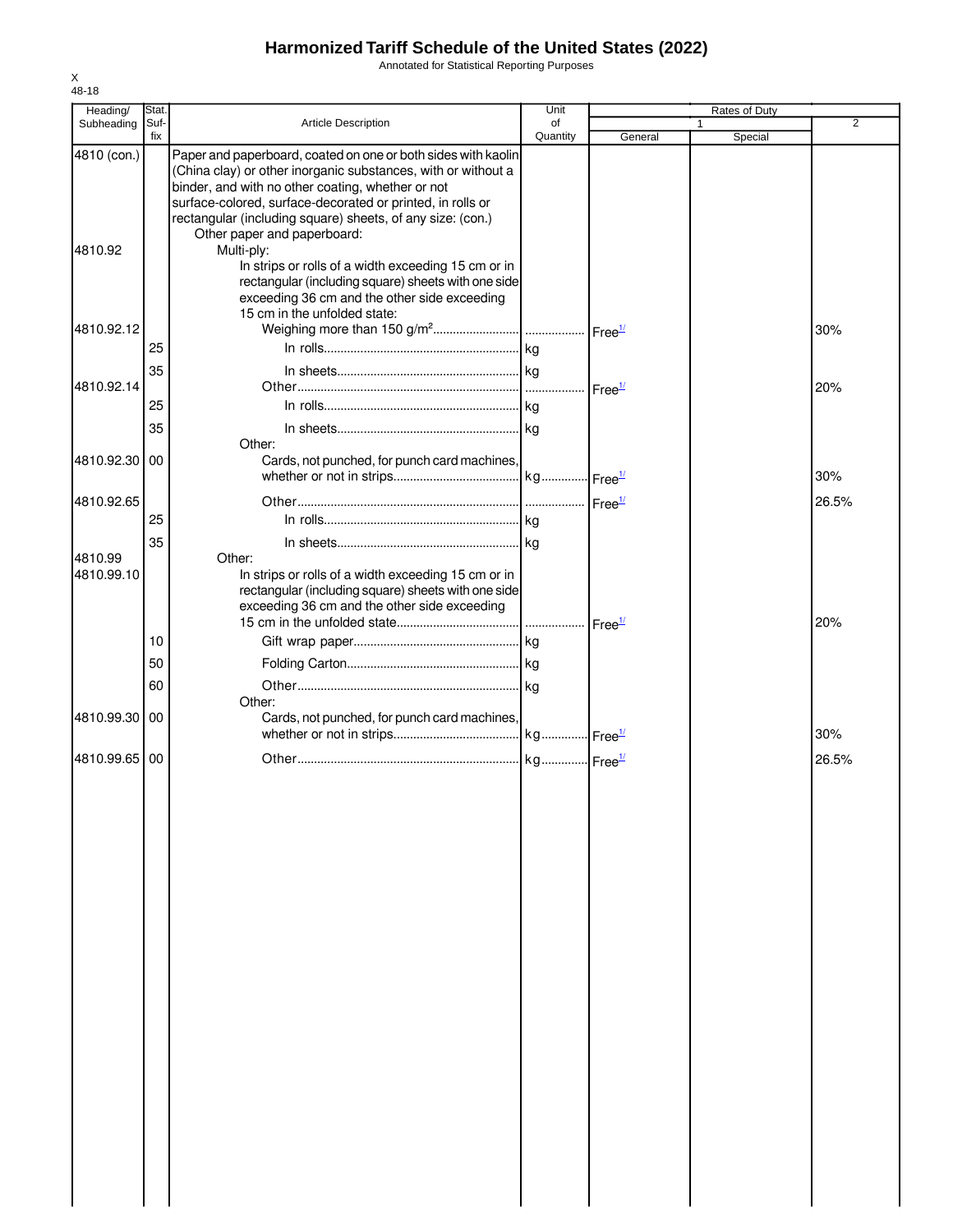Annotated for Statistical Reporting Purposes

| Heading/                                  | Stat.       |                                                                                                                                                                                                                                                                                                                                                                                                                                                                                                                                 | Unit                  |         | Rates of Duty |                |
|-------------------------------------------|-------------|---------------------------------------------------------------------------------------------------------------------------------------------------------------------------------------------------------------------------------------------------------------------------------------------------------------------------------------------------------------------------------------------------------------------------------------------------------------------------------------------------------------------------------|-----------------------|---------|---------------|----------------|
| Subheading                                | Suf-<br>fix | <b>Article Description</b>                                                                                                                                                                                                                                                                                                                                                                                                                                                                                                      | of<br>Quantity        | General | Special       | $\overline{2}$ |
| 4811<br>4811.10<br>4811.10.11             | 00          | Paper, paperboard, cellulose wadding and webs of cellulose<br>fibers, coated, impregnated, covered, surface-colored,<br>surface-decorated or printed, in rolls or rectangular (including<br>square) sheets, of any size, other than goods of the kind<br>described in heading 4803, 4809 or 4810:<br>Tarred, bituminized or asphalted paper and paperboard:<br>In strips or rolls of a width exceeding 15 cm or in<br>rectangular (including square) sheets with one side<br>exceeding 36 cm and the other side exceeding 15 cm |                       |         |               | 10%            |
|                                           |             |                                                                                                                                                                                                                                                                                                                                                                                                                                                                                                                                 |                       |         |               |                |
| 4811.10.21<br>4811.41<br>4811.41.10 00    | 00          | Gummed or adhesive paper and paperboard:<br>Self-adhesive:<br>In strips or rolls of a width exceeding 15 cm or in<br>rectangular (including square) sheets with one side<br>exceeding 36 cm and the other side exceeding                                                                                                                                                                                                                                                                                                        | kg Free <sup>1/</sup> |         |               | 26.5%<br>40%   |
| 4811.41.21                                | 00          | Other:                                                                                                                                                                                                                                                                                                                                                                                                                                                                                                                          |                       |         |               | 40%            |
|                                           |             |                                                                                                                                                                                                                                                                                                                                                                                                                                                                                                                                 |                       |         |               |                |
| 4811.41.30 00<br>4811.49<br>4811.49.10 00 |             | Other:<br>In strips or rolls of a width exceeding 15 cm or in<br>rectangular (including square) sheets with one side<br>exceeding 36 cm and the other side exceeding                                                                                                                                                                                                                                                                                                                                                            |                       |         |               | 35%            |
|                                           |             |                                                                                                                                                                                                                                                                                                                                                                                                                                                                                                                                 |                       |         |               | 14%            |
| 4811.49.21                                | 00          | Other:                                                                                                                                                                                                                                                                                                                                                                                                                                                                                                                          |                       |         |               | 30%            |
| 4811.49.30 00                             |             |                                                                                                                                                                                                                                                                                                                                                                                                                                                                                                                                 |                       |         |               | 35%            |
|                                           |             |                                                                                                                                                                                                                                                                                                                                                                                                                                                                                                                                 |                       |         |               |                |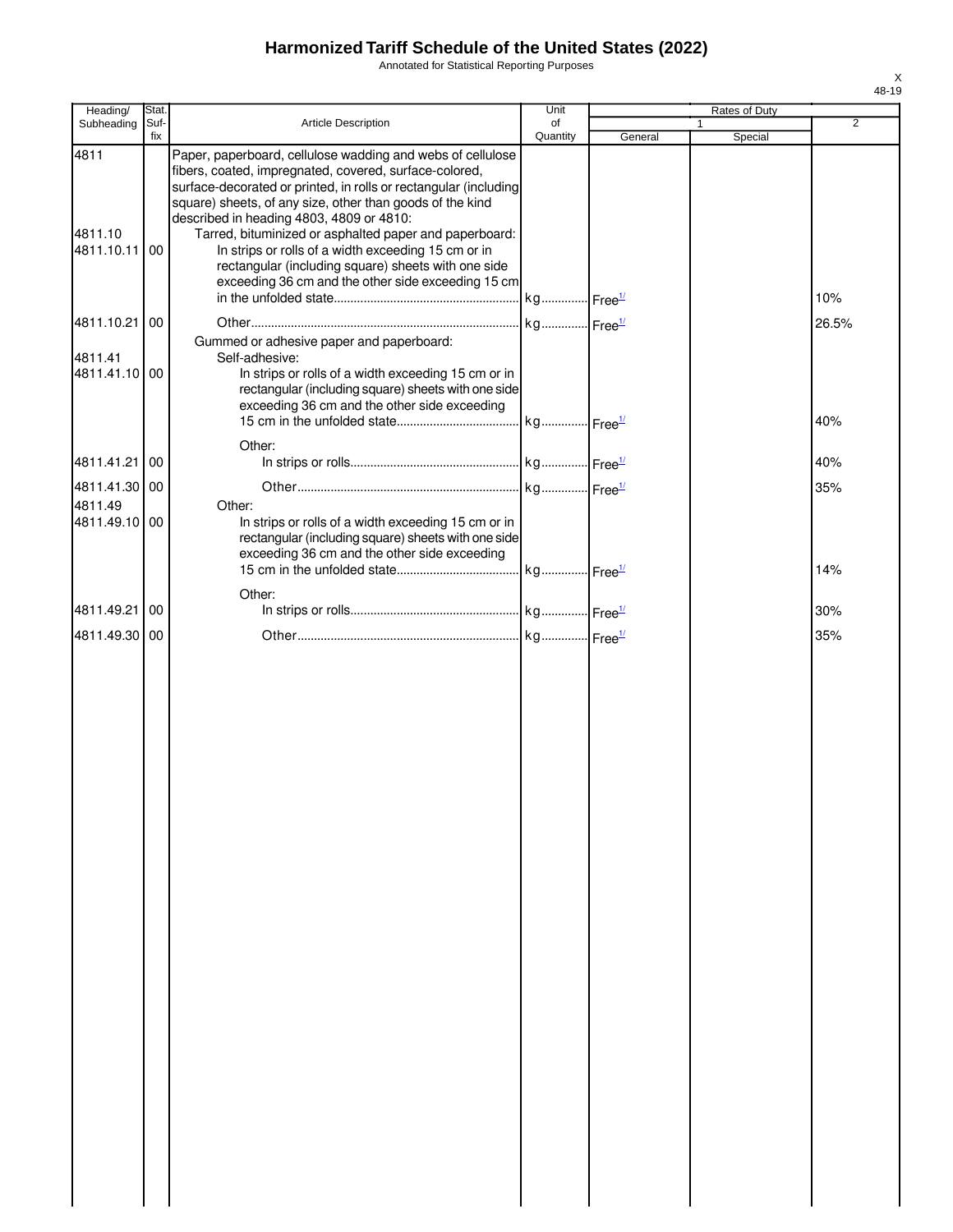Annotated for Statistical Reporting Purposes

| Heading/                 | Stat.       |                                                                                                                                                                                                                                                                                                                                                                  | Unit           |         | Rates of Duty |                |
|--------------------------|-------------|------------------------------------------------------------------------------------------------------------------------------------------------------------------------------------------------------------------------------------------------------------------------------------------------------------------------------------------------------------------|----------------|---------|---------------|----------------|
| Subheading               | Suf-<br>fix | <b>Article Description</b>                                                                                                                                                                                                                                                                                                                                       | of<br>Quantity | General | 1<br>Special  | $\overline{2}$ |
| 4811 (con.)              |             | Paper, paperboard, cellulose wadding and webs of cellulose<br>fibers, coated, impregnated, covered, surface-colored,<br>surface-decorated or printed, in rolls or rectangular (including<br>square) sheets, of any size, other than goods of the kind<br>described in heading 4803, 4809 or 4810: (con.)<br>Paper and paperboard, coated, impregnated or covered |                |         |               |                |
| 4811.51                  |             | with plastics (excluding adhesives):<br>Bleached, weighing more than 150 g/m <sup>2</sup> :<br>In strips or rolls of a width exceeding 15 cm or in<br>rectangular (including square) sheets with one side<br>exceeding 36 cm and the other side exceeding<br>15 cm in the unfolded state:                                                                        |                |         |               |                |
| 4811.51.20               | 10          | Base stock for milk cartons and other                                                                                                                                                                                                                                                                                                                            |                |         |               | 30%            |
|                          | 20          | Other:                                                                                                                                                                                                                                                                                                                                                           |                |         |               |                |
|                          | 30          | Base stock for trays, dishes, plates,<br>Other:                                                                                                                                                                                                                                                                                                                  |                |         |               |                |
|                          | 40<br>50    | Base stock for packaging kg                                                                                                                                                                                                                                                                                                                                      |                |         |               |                |
| 4811.51.40               | 00          |                                                                                                                                                                                                                                                                                                                                                                  |                |         |               | 42%            |
| 4811.51.60 00            |             |                                                                                                                                                                                                                                                                                                                                                                  |                |         |               | 35%            |
| 4811.59                  |             | Other:<br>In strips or rolls of a width exceeding 15 cm or in<br>rectangular (including square) sheets with one side<br>exceeding 36 cm and the other side exceeding<br>15 cm in the unfolded state:                                                                                                                                                             |                |         |               |                |
| 4811.59.20 00            |             |                                                                                                                                                                                                                                                                                                                                                                  |                |         |               | 37%            |
| 4811.59.40               | 20          |                                                                                                                                                                                                                                                                                                                                                                  |                |         |               | 25%            |
| 4811.59.60               | 40<br>00    |                                                                                                                                                                                                                                                                                                                                                                  |                |         |               | 35%            |
| 4811.60<br>4811.60.40 00 |             | Paper and paperboard, coated, impregnated or covered<br>with wax, paraffin, stearin, oil or glycerol:<br>In strips or rolls of a width exceeding 15 cm or in<br>rectangular (including square) sheets with one side<br>exceeding 36 cm and the other side exceeding 15 cm                                                                                        |                |         |               |                |
|                          |             |                                                                                                                                                                                                                                                                                                                                                                  |                |         |               | 17.5%          |
| 4811.60.60 00            |             |                                                                                                                                                                                                                                                                                                                                                                  |                |         |               | 35%            |
|                          |             |                                                                                                                                                                                                                                                                                                                                                                  |                |         |               |                |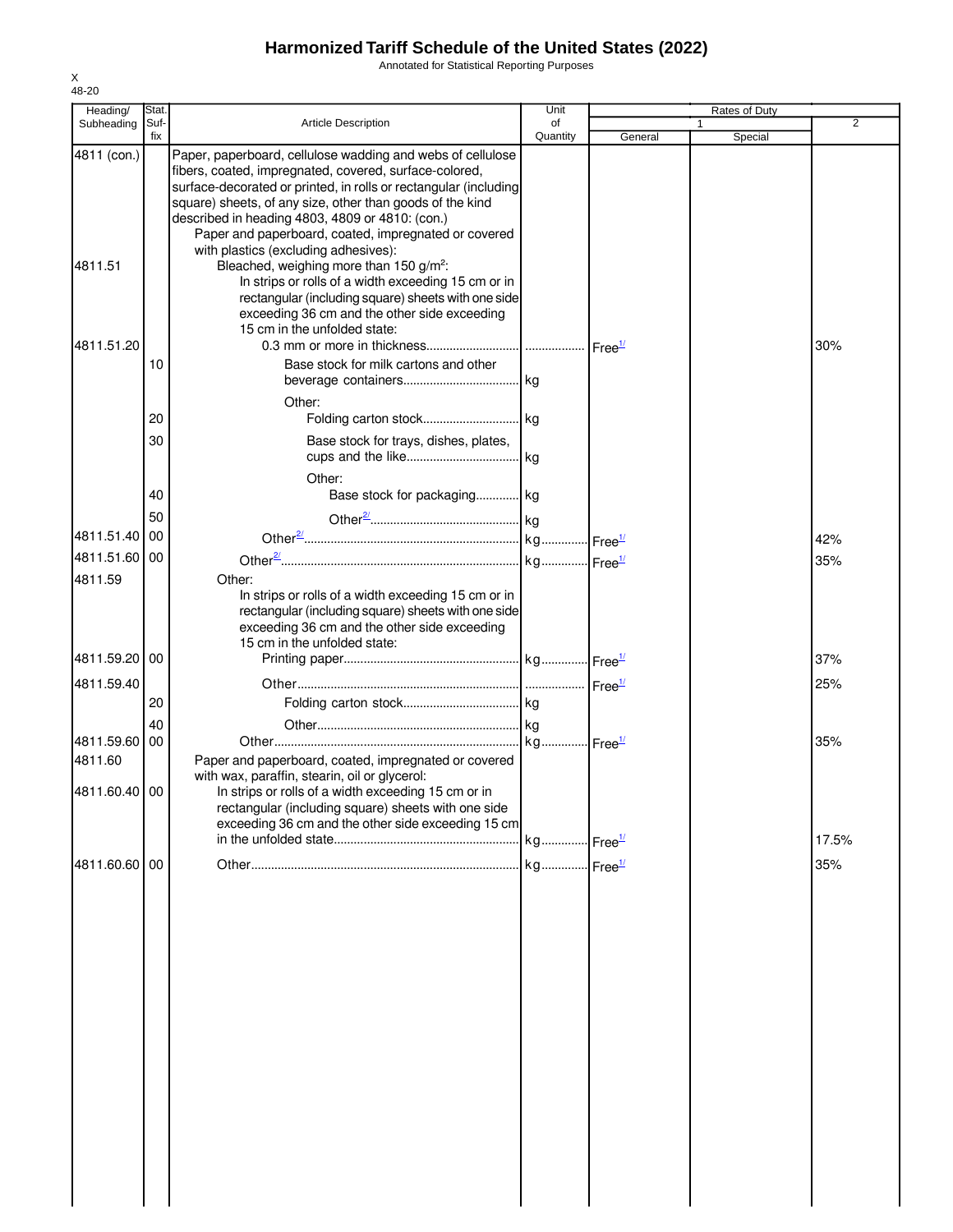Annotated for Statistical Reporting Purposes

| Heading/      | Stat        |                                                                                                                                                                                                                                                       | Unit           |                    | Rates of Duty |                      |
|---------------|-------------|-------------------------------------------------------------------------------------------------------------------------------------------------------------------------------------------------------------------------------------------------------|----------------|--------------------|---------------|----------------------|
| Subheading    | Suf-<br>fix | <b>Article Description</b>                                                                                                                                                                                                                            | of<br>Quantity | General            | 1<br>Special  | $\overline{2}$       |
| 4811 (con.)   |             | Paper, paperboard, cellulose wadding and webs of cellulose<br>fibers, coated, impregnated, covered, surface-colored,<br>surface-decorated or printed, in rolls or rectangular (including<br>square) sheets, of any size, other than goods of the kind |                |                    |               |                      |
| 4811.90       |             | described in heading 4803, 4809 or 4810: (con.)<br>Other paper, paperboard, cellulose wadding and webs of<br>cellulose fibers:<br>In strips or rolls of a width exceeding 15 cm or in                                                                 |                |                    |               |                      |
| 4811.90.10 00 |             | rectangular (including square) sheets with one side<br>exceeding 36 cm and the other side exceeding 15 cm<br>in the unfolded state:                                                                                                                   |                |                    |               | 27%                  |
|               |             | Other:                                                                                                                                                                                                                                                |                |                    |               |                      |
| 4811.90.20100 |             | Wholly or partly covered with flock, gelatin,                                                                                                                                                                                                         |                |                    |               | 22.5%                |
|               |             | Other:                                                                                                                                                                                                                                                |                |                    |               |                      |
| 4811.90.30 00 |             |                                                                                                                                                                                                                                                       |                |                    |               | 25%                  |
| 4811.90.40    |             | Other:                                                                                                                                                                                                                                                |                |                    |               | 30%                  |
|               | 10          | Tissue papers, in sheets kg                                                                                                                                                                                                                           |                |                    |               |                      |
| 4811.90.60    | 90          | Weighing over 15 g/m <sup>2</sup> but not over                                                                                                                                                                                                        |                |                    |               |                      |
|               |             |                                                                                                                                                                                                                                                       |                |                    |               | 20%                  |
|               | 10          | Tissue papers having a basis<br>weight not exceeding 29 g/m <sup>2</sup> , in                                                                                                                                                                         |                |                    |               |                      |
|               |             |                                                                                                                                                                                                                                                       |                |                    |               |                      |
| 4811.90.80    | 90          |                                                                                                                                                                                                                                                       |                | Free <sup>1/</sup> |               | 18.5%                |
|               | 20          | Gift Wrap (other than tissue) kg                                                                                                                                                                                                                      |                |                    |               |                      |
|               | 30          | Direct thermal coated paper kg                                                                                                                                                                                                                        |                |                    |               |                      |
|               | 50          |                                                                                                                                                                                                                                                       |                |                    |               |                      |
| 4811.90.90    |             |                                                                                                                                                                                                                                                       |                |                    |               | 35%                  |
|               | 10          | Tissue papers having a basis weight not exceeding                                                                                                                                                                                                     |                |                    |               |                      |
|               | 30          |                                                                                                                                                                                                                                                       |                |                    |               |                      |
|               | 35          | Paper in sheets, lined or ruled, having a width of<br>152.4 to 360 mm inclusive and a length of 225.25                                                                                                                                                |                |                    |               |                      |
|               |             |                                                                                                                                                                                                                                                       |                |                    |               |                      |
|               | 80          |                                                                                                                                                                                                                                                       |                |                    |               |                      |
| 4812.00.00    |             |                                                                                                                                                                                                                                                       |                |                    |               | 20%                  |
| 4813          |             | Cigarette paper, whether or not cut to size or in the form of<br>booklets or tubes:                                                                                                                                                                   |                |                    |               |                      |
| 4813.10.00 00 |             |                                                                                                                                                                                                                                                       |                |                    |               | $60\%$ <sup>3/</sup> |
| 4813.20.00 00 |             |                                                                                                                                                                                                                                                       |                |                    |               | 60%                  |
| 4813.90.00 00 |             |                                                                                                                                                                                                                                                       |                |                    |               | 60%                  |
|               |             |                                                                                                                                                                                                                                                       |                |                    |               |                      |
|               |             |                                                                                                                                                                                                                                                       |                |                    |               |                      |
|               |             |                                                                                                                                                                                                                                                       |                |                    |               |                      |
|               |             |                                                                                                                                                                                                                                                       |                |                    |               |                      |
|               |             |                                                                                                                                                                                                                                                       |                |                    |               |                      |
|               |             |                                                                                                                                                                                                                                                       |                |                    |               |                      |
|               |             |                                                                                                                                                                                                                                                       |                |                    |               |                      |
|               |             |                                                                                                                                                                                                                                                       |                |                    |               |                      |
|               |             |                                                                                                                                                                                                                                                       |                |                    |               |                      |
|               |             |                                                                                                                                                                                                                                                       |                |                    |               |                      |
|               |             |                                                                                                                                                                                                                                                       |                |                    |               |                      |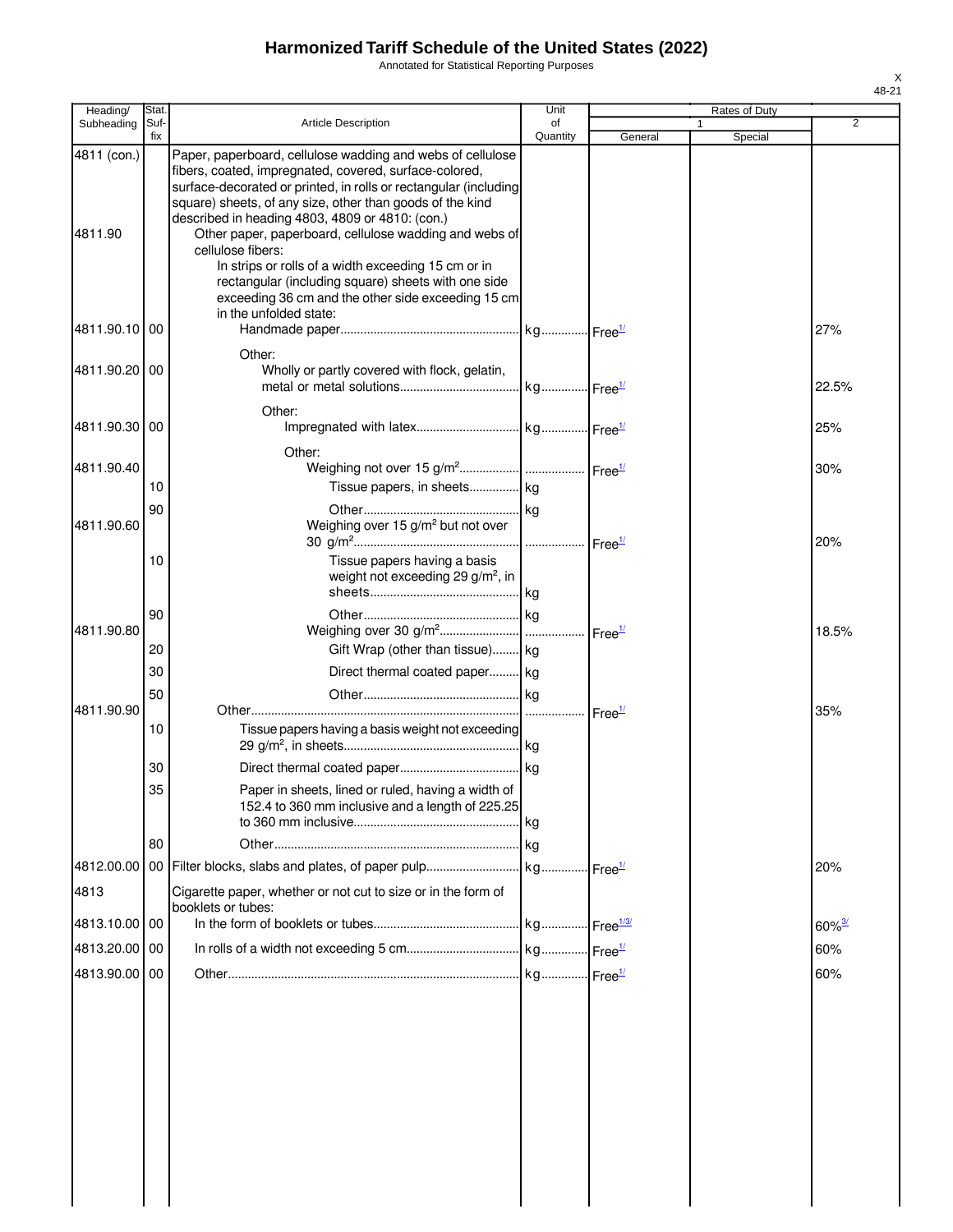Annotated for Statistical Reporting Purposes

| Heading/                       | Stat.       |                                                                                                                                                                                                                                                                                                                                                                                                                                                                                    | Unit           |                    | Rates of Duty |                 |
|--------------------------------|-------------|------------------------------------------------------------------------------------------------------------------------------------------------------------------------------------------------------------------------------------------------------------------------------------------------------------------------------------------------------------------------------------------------------------------------------------------------------------------------------------|----------------|--------------------|---------------|-----------------|
| Subheading                     | Suf-<br>fix | <b>Article Description</b>                                                                                                                                                                                                                                                                                                                                                                                                                                                         | of<br>Quantity | General            | 1<br>Special  | $\overline{2}$  |
| 4814                           |             | Wallpaper and similar wallcoverings; window transparencies                                                                                                                                                                                                                                                                                                                                                                                                                         |                |                    |               |                 |
| 4814.20.00 00                  |             | of paper:<br>Wallpaper and similar wallcoverings, consisting of paper<br>coated or covered, on the face side, with a grained,<br>embossed, colored, design-printed or otherwise decorated                                                                                                                                                                                                                                                                                          |                |                    |               | $3.3¢/kg + 20%$ |
| 4814.90.02 00                  |             |                                                                                                                                                                                                                                                                                                                                                                                                                                                                                    |                |                    |               |                 |
|                                |             |                                                                                                                                                                                                                                                                                                                                                                                                                                                                                    |                |                    |               | $3.3¢/kg + 20%$ |
| 4816<br>4816.20.00 00          |             | Carbon paper, self-copy paper and other copying or transfer<br>papers (other than those of heading 4809), duplicator stencils<br>and offset plates, of paper, whether or not put up in boxes:                                                                                                                                                                                                                                                                                      |                |                    |               | 30%             |
| 4816.90.01                     | 00          |                                                                                                                                                                                                                                                                                                                                                                                                                                                                                    |                |                    |               | 35%             |
|                                |             |                                                                                                                                                                                                                                                                                                                                                                                                                                                                                    |                |                    |               |                 |
| 4817                           |             | Envelopes, letter cards, plain postcards and correspondence<br>cards, of paper or paperboard; boxes, pouches, wallets and<br>writing compendiums, of paper or paperboard, containing an<br>assortment of paper stationery:                                                                                                                                                                                                                                                         |                |                    |               |                 |
| 4817.10.00 00                  |             |                                                                                                                                                                                                                                                                                                                                                                                                                                                                                    |                |                    |               | 35%             |
| 4817.20<br>4817.20.20 00       |             | Letter cards, plain postcards and correspondence cards:<br>Sheets of writing paper, with border gummed or<br>perforated, with or without inserts, prepared for use                                                                                                                                                                                                                                                                                                                 |                |                    |               |                 |
|                                |             |                                                                                                                                                                                                                                                                                                                                                                                                                                                                                    |                |                    |               | 40%             |
| 4817.20.40 00<br>4817.30.00 00 |             | Boxes, pouches, wallets and writing compendiums, of                                                                                                                                                                                                                                                                                                                                                                                                                                |                |                    |               | 33%             |
|                                |             | paper or paperboard, containing an assortment of paper                                                                                                                                                                                                                                                                                                                                                                                                                             |                |                    |               | 40%             |
| 4818                           |             | Toilet paper and similar paper, cellulose wadding or webs of<br>cellulose fibers, of a kind used for household or sanitary<br>purposes, in rolls of a width not exceeding 36 cm, or cut to size<br>or shape; handkerchiefs, cleansing tissues, towels, tablecloths,<br>table napkins, bed sheets and similar household, sanitary or<br>hospital articles, articles of apparel and clothing accessories,<br>of paper pulp, paper, cellulose wadding or webs of cellulose<br>fibers: |                |                    |               |                 |
| 4818.10.00100                  |             |                                                                                                                                                                                                                                                                                                                                                                                                                                                                                    |                |                    |               | 35%             |
| 4818.20.00                     |             | Handkerchiefs, cleansing or facial tissues and towels  Free <sup>1/</sup>                                                                                                                                                                                                                                                                                                                                                                                                          |                |                    |               | 35%             |
|                                | 20          |                                                                                                                                                                                                                                                                                                                                                                                                                                                                                    |                |                    |               |                 |
| 4818.30.00 00                  | 40          |                                                                                                                                                                                                                                                                                                                                                                                                                                                                                    |                |                    |               | 35%             |
|                                |             |                                                                                                                                                                                                                                                                                                                                                                                                                                                                                    |                |                    |               |                 |
| 4818.50.00                     | 20          |                                                                                                                                                                                                                                                                                                                                                                                                                                                                                    |                |                    |               | 26.5%           |
|                                | 80          |                                                                                                                                                                                                                                                                                                                                                                                                                                                                                    |                |                    |               |                 |
| 4818.90.00                     |             |                                                                                                                                                                                                                                                                                                                                                                                                                                                                                    |                | Free <sup>4/</sup> |               | 30%             |
|                                | 20          |                                                                                                                                                                                                                                                                                                                                                                                                                                                                                    |                |                    |               |                 |
|                                | 80          |                                                                                                                                                                                                                                                                                                                                                                                                                                                                                    |                |                    |               |                 |
|                                |             |                                                                                                                                                                                                                                                                                                                                                                                                                                                                                    |                |                    |               |                 |
|                                |             |                                                                                                                                                                                                                                                                                                                                                                                                                                                                                    |                |                    |               |                 |
|                                |             |                                                                                                                                                                                                                                                                                                                                                                                                                                                                                    |                |                    |               |                 |
|                                |             |                                                                                                                                                                                                                                                                                                                                                                                                                                                                                    |                |                    |               |                 |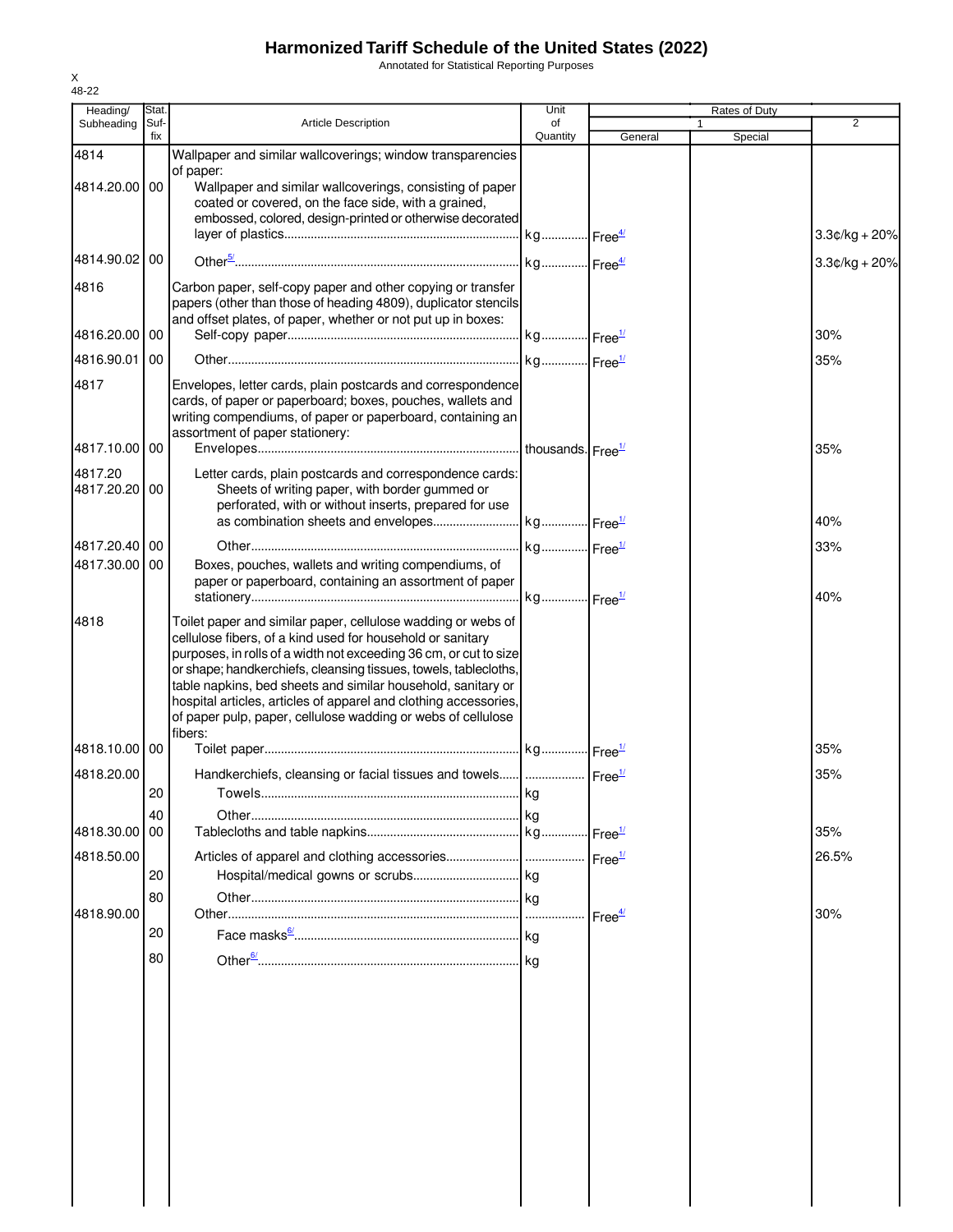Annotated for Statistical Reporting Purposes

| Heading/           | Stat.       |                                                                                                                                                                                                                                                                                                                | Unit                  |                    | Rates of Duty |                |
|--------------------|-------------|----------------------------------------------------------------------------------------------------------------------------------------------------------------------------------------------------------------------------------------------------------------------------------------------------------------|-----------------------|--------------------|---------------|----------------|
| Subheading         | Suf-<br>fix | <b>Article Description</b>                                                                                                                                                                                                                                                                                     | of<br>Quantity        | General            | Special       | $\overline{2}$ |
| 4819<br>4819.10.00 |             | Cartons, boxes, cases, bags and other packing containers, of<br>paper, paperboard, cellulose wadding or webs of cellulose<br>fibers; box files, letter trays and similar articles, of paper or<br>paperboard of a kind used in offices, shops or the like:<br>Cartons, boxes and cases, of corrugated paper or |                       |                    |               | 35%            |
|                    | 20          |                                                                                                                                                                                                                                                                                                                |                       |                    |               |                |
|                    | 40          |                                                                                                                                                                                                                                                                                                                |                       |                    |               |                |
| 4819.20.00         |             | Folding cartons, boxes and cases, of non-corrugated paper                                                                                                                                                                                                                                                      |                       | Free <sup>1/</sup> |               | 35%            |
|                    | 20          |                                                                                                                                                                                                                                                                                                                |                       |                    |               |                |
| 4819.30.00         | 40          | Sacks and bags, having a base of a width of 40 cm or                                                                                                                                                                                                                                                           | Free <sup>1/</sup>    |                    |               | 35%            |
|                    | 20          | Shipping sacks and multiwall bags, other than grocers'                                                                                                                                                                                                                                                         |                       |                    |               |                |
|                    | 40          |                                                                                                                                                                                                                                                                                                                |                       |                    |               |                |
| 4819.40.00         |             |                                                                                                                                                                                                                                                                                                                |                       |                    |               | 35%            |
|                    | 20          | Shipping sacks and multiwall bags, other than grocers'                                                                                                                                                                                                                                                         |                       |                    |               |                |
|                    |             |                                                                                                                                                                                                                                                                                                                |                       |                    |               |                |
| 4819.50            | 40          | Other packing containers, including record sleeves:                                                                                                                                                                                                                                                            |                       |                    |               |                |
| 4819.50.20 00      |             |                                                                                                                                                                                                                                                                                                                |                       |                    |               | 35%            |
| 4819.50.30 00      |             |                                                                                                                                                                                                                                                                                                                |                       |                    |               | 19.3¢/kg       |
| 4819.50.40         |             |                                                                                                                                                                                                                                                                                                                |                       |                    |               | 35%            |
|                    | 20          | Fiber drums, cans, tubes and similar containers kg                                                                                                                                                                                                                                                             |                       |                    |               |                |
|                    |             | Other:                                                                                                                                                                                                                                                                                                         |                       |                    |               |                |
|                    | 40          |                                                                                                                                                                                                                                                                                                                |                       |                    |               |                |
|                    | 60          |                                                                                                                                                                                                                                                                                                                |                       |                    |               |                |
| 4819.60.00 00      |             | Box files, letter trays, storage boxes and similar articles,                                                                                                                                                                                                                                                   | kg Free <sup>1/</sup> |                    |               | 35%            |
|                    |             |                                                                                                                                                                                                                                                                                                                |                       |                    |               |                |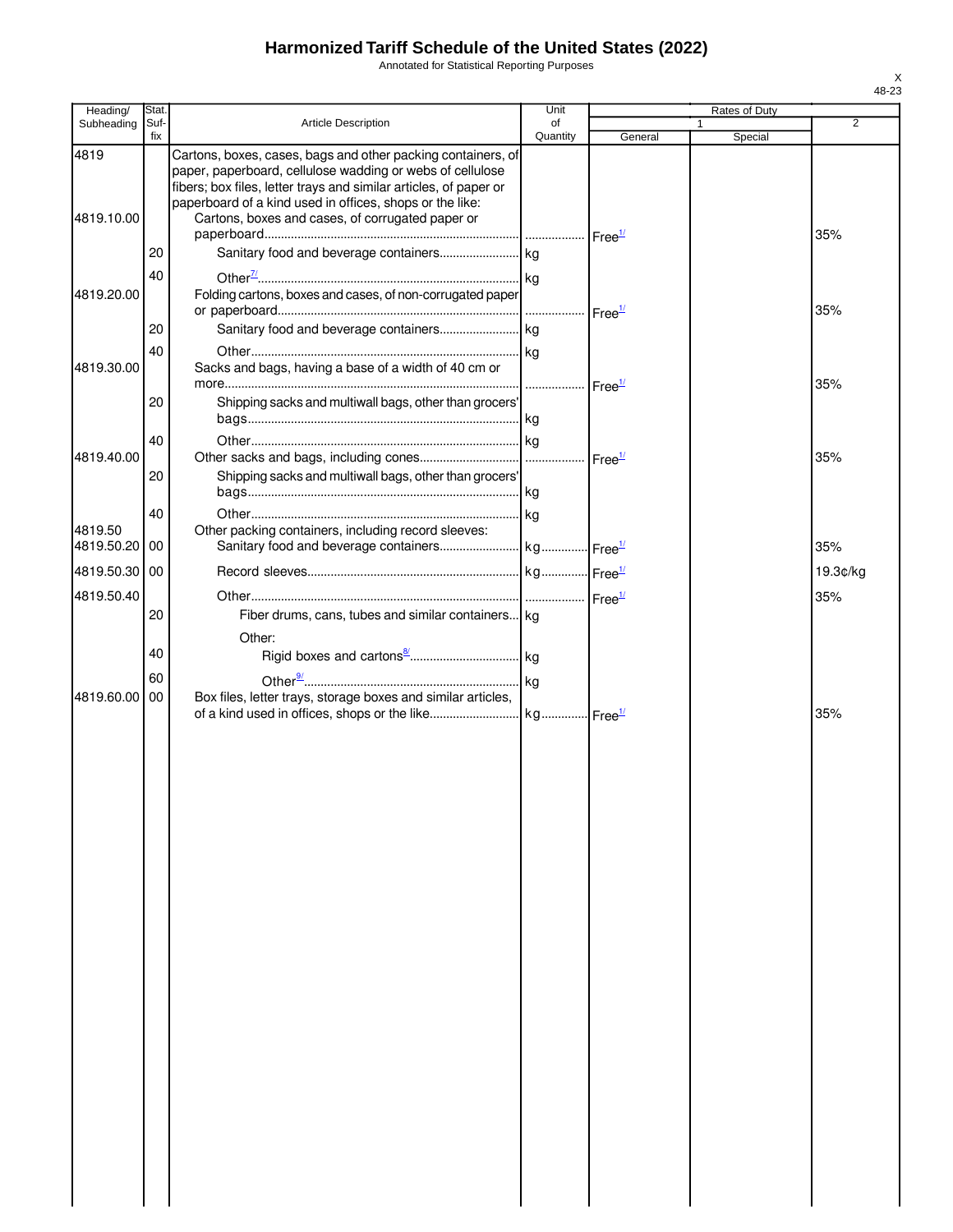Annotated for Statistical Reporting Purposes

| Heading/                 | Stat.       |                                                                                                                                                                                                                                                                                                                                                                                                                                                          | Unit           |         | Rates of Duty |                |
|--------------------------|-------------|----------------------------------------------------------------------------------------------------------------------------------------------------------------------------------------------------------------------------------------------------------------------------------------------------------------------------------------------------------------------------------------------------------------------------------------------------------|----------------|---------|---------------|----------------|
| Subheading               | Suf-<br>fix | <b>Article Description</b>                                                                                                                                                                                                                                                                                                                                                                                                                               | of<br>Quantity | General | 1<br>Special  | $\overline{2}$ |
| 4820                     |             | Registers, account books, notebooks, order books, receipt<br>books, letter pads, memorandum pads, diaries and similar<br>articles, exercise books, blotting pads, binders (looseleaf or<br>other), folders, file covers, manifold business forms, interleaved<br>carbon sets and other articles of stationery, of paper or<br>paperboard; albums for samples or for collections and book<br>covers (including cover boards and book jackets) of paper or |                |         |               |                |
| 4820.10                  |             | paperboard:<br>Registers, account books, notebooks, order books, receipt<br>books, letter pads, memorandum pads, diaries and similar<br>articles:                                                                                                                                                                                                                                                                                                        |                |         |               |                |
| 4820.10.20               |             | Diaries, notebooks and address books, bound;<br>memorandum pads, letter pads and similar articles    Free <sup>1/</sup>                                                                                                                                                                                                                                                                                                                                  |                |         |               | 25%            |
|                          | 10          |                                                                                                                                                                                                                                                                                                                                                                                                                                                          |                |         |               |                |
|                          | 20          | Memorandum pads, letter pads and similar                                                                                                                                                                                                                                                                                                                                                                                                                 |                |         |               |                |
|                          | 30          | Sewn composition books with dimensions of<br>152.4-381 mm (6" - 15"), inclusive (small side) X<br>222.5-381 mm (8.75" -15"), inclusive (large                                                                                                                                                                                                                                                                                                            | No.            |         |               |                |
|                          | 40          | Other note books with dimensions of<br>152.4-381 mm (6" - 15"), inclusive (small side) X<br>222.5-381 mm (8.75" -15"), inclusive (large                                                                                                                                                                                                                                                                                                                  |                |         |               |                |
|                          | 60          |                                                                                                                                                                                                                                                                                                                                                                                                                                                          |                |         |               |                |
| 4820.10.40 00            |             |                                                                                                                                                                                                                                                                                                                                                                                                                                                          |                |         |               | 25%            |
| 4820.20.00 00            |             |                                                                                                                                                                                                                                                                                                                                                                                                                                                          |                |         |               | 25%            |
| 4820.30.00               | 20          | Binders (other than book covers), folders and file covers      Free <sup>1/</sup>                                                                                                                                                                                                                                                                                                                                                                        |                |         |               | 35%            |
|                          | 40          |                                                                                                                                                                                                                                                                                                                                                                                                                                                          |                |         |               |                |
| 4820.40.00 00            |             | Manifold business forms and interleaved carbon sets kg Free <sup>1/</sup>                                                                                                                                                                                                                                                                                                                                                                                |                |         |               | 26.5%          |
| 4820.50.00 00            |             |                                                                                                                                                                                                                                                                                                                                                                                                                                                          |                |         |               | 30%            |
| 4820.90.00 00            |             |                                                                                                                                                                                                                                                                                                                                                                                                                                                          |                |         |               | 35%            |
| 4821                     |             | Paper and paperboard labels of all kinds, whether or not<br>printed:                                                                                                                                                                                                                                                                                                                                                                                     |                |         |               |                |
| 4821.10<br>4821.10.20 00 |             | Printed:<br>Printed in whole or in part by a lithographic process kg Free <sup>1/</sup>                                                                                                                                                                                                                                                                                                                                                                  |                |         |               | 88¢/kg         |
| 4821.10.40 00            |             |                                                                                                                                                                                                                                                                                                                                                                                                                                                          |                |         |               | 35%            |
| 4821.90<br>4821.90.20 00 |             | Other:                                                                                                                                                                                                                                                                                                                                                                                                                                                   |                |         |               | 40%            |
| 4821.90.40 00            |             |                                                                                                                                                                                                                                                                                                                                                                                                                                                          |                |         |               | 30%            |
| 4822                     |             | Bobbins, spools, cops and similar supports of paper pulp,<br>paper or paperboard (whether or not perforated or hardened):                                                                                                                                                                                                                                                                                                                                |                |         |               |                |
| 4822.10.00 00            |             |                                                                                                                                                                                                                                                                                                                                                                                                                                                          |                |         |               | 43%            |
| 4822.90.00 00            |             |                                                                                                                                                                                                                                                                                                                                                                                                                                                          |                |         |               | 35%            |
|                          |             |                                                                                                                                                                                                                                                                                                                                                                                                                                                          |                |         |               |                |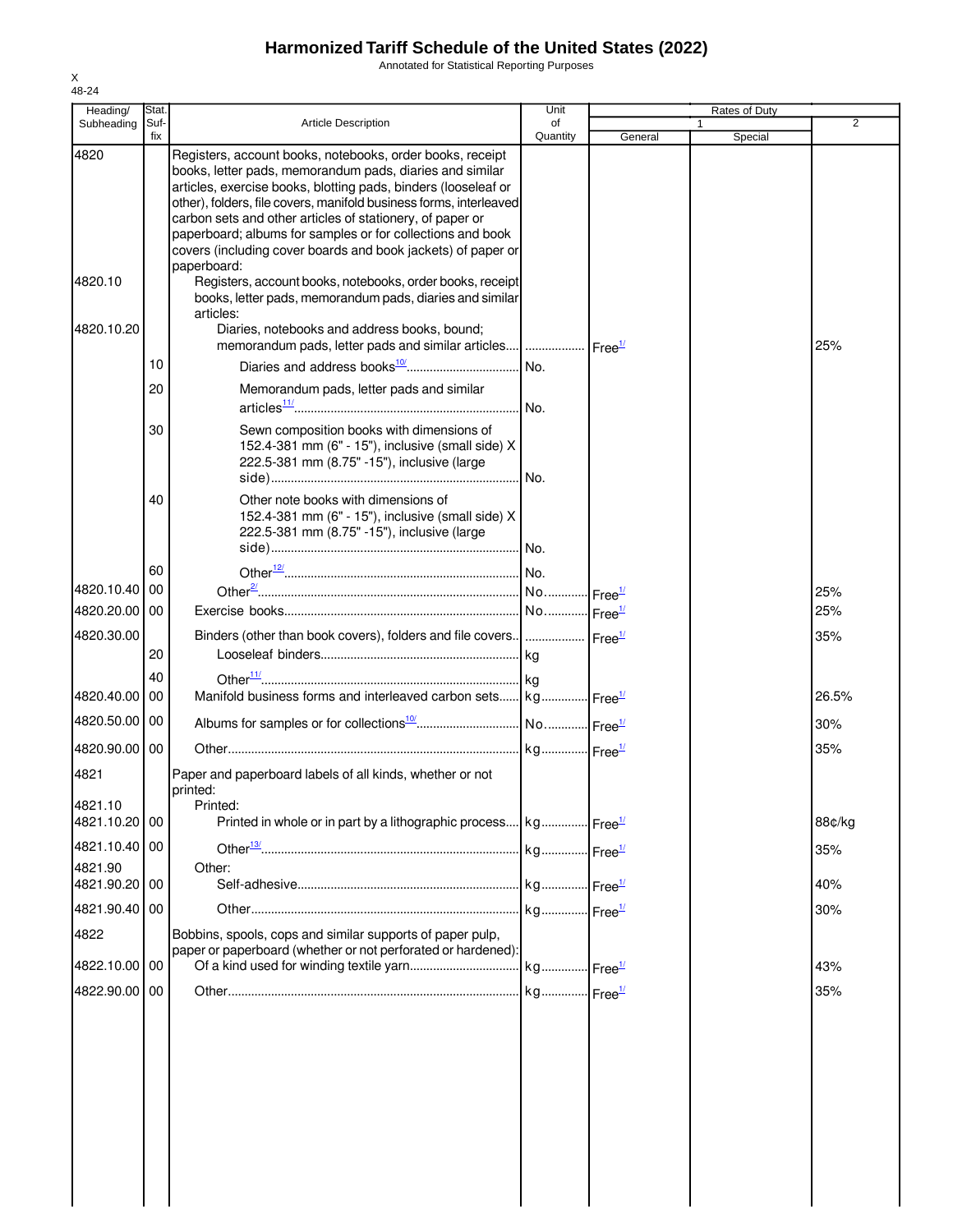Annotated for Statistical Reporting Purposes

| Heading/                       | Stat.       |                                                                                                                                                                                                         | Unit               |                    | Rates of Duty |                |
|--------------------------------|-------------|---------------------------------------------------------------------------------------------------------------------------------------------------------------------------------------------------------|--------------------|--------------------|---------------|----------------|
| Subheading                     | Suf-<br>fix | <b>Article Description</b>                                                                                                                                                                              | of<br>Quantity     | General            | Special       | $\overline{2}$ |
| 4823                           |             | Other paper, paperboard, cellulose wadding and webs of<br>cellulose fibers, cut to size or shape; other articles of paper<br>pulp, paper, paperboard, cellulose wadding or webs of cellulose<br>fibers: |                    |                    |               |                |
| 4823.20<br>4823.20.10          | 00          | Filter paper and paperboard:                                                                                                                                                                            |                    |                    |               | 35%            |
| 4823.20.90                     | 00          |                                                                                                                                                                                                         |                    |                    |               | 30%            |
| 4823.40.00                     | 00          | Rolls, sheets and dials, printed for self-recording                                                                                                                                                     |                    |                    |               |                |
| 4823.61.00                     |             | Trays, dishes, plates, cups and the like, of paper or<br>paperboard:                                                                                                                                    |                    |                    |               | 35%<br>35%     |
|                                | 20          | Cups and round nested food containers kg                                                                                                                                                                |                    |                    |               |                |
| 4823.69.00                     | 40          |                                                                                                                                                                                                         |                    | Free <sup>1/</sup> |               | 35%            |
|                                | 20          | Cups and round nested food containers kg                                                                                                                                                                |                    |                    |               |                |
| 4823.70.00                     | 40          |                                                                                                                                                                                                         |                    |                    |               | 30%            |
|                                | 20          |                                                                                                                                                                                                         |                    |                    |               |                |
|                                | 40          |                                                                                                                                                                                                         |                    |                    |               |                |
| 4823.90<br>4823.90.10          | 00          | Other:                                                                                                                                                                                                  |                    |                    |               | 30%            |
| 4823.90.20                     | 00          |                                                                                                                                                                                                         |                    |                    |               | 25%            |
|                                |             |                                                                                                                                                                                                         |                    |                    |               |                |
| 4823.90.31                     | 00          | Other:<br>Cards, not punched, for punchcard machines,                                                                                                                                                   |                    |                    |               | 30%            |
| 4823.90.40                     | 00          | Frames or mounts for photographic slides kg Free <sup>1/</sup>                                                                                                                                          |                    |                    |               | 45%            |
| 4823.90.50 00                  |             |                                                                                                                                                                                                         | No.                |                    |               | 50%            |
| 4823.90.60 00<br>4823.90.67 00 |             | Other:<br>Of coated paper or paperboard:<br>Gaskets, washers and other seals kg Free <sup>1/</sup>                                                                                                      |                    |                    |               | 26.5%<br>26.5% |
| 4823.90.70 00                  |             |                                                                                                                                                                                                         |                    |                    |               | 19.5%          |
| 4823.90.80 00                  |             | Other:<br>Gaskets, washers and other seals kg                                                                                                                                                           |                    | Free <sup>1/</sup> |               | 35%            |
| 4823.90.86                     |             |                                                                                                                                                                                                         | Free <sup>1/</sup> |                    |               | 35%            |
|                                | 20<br>80    | Shoe covers (booties) of a kind<br>described in statistical note 2 to this                                                                                                                              |                    |                    |               |                |
|                                |             |                                                                                                                                                                                                         |                    |                    |               |                |
|                                |             |                                                                                                                                                                                                         |                    |                    |               |                |